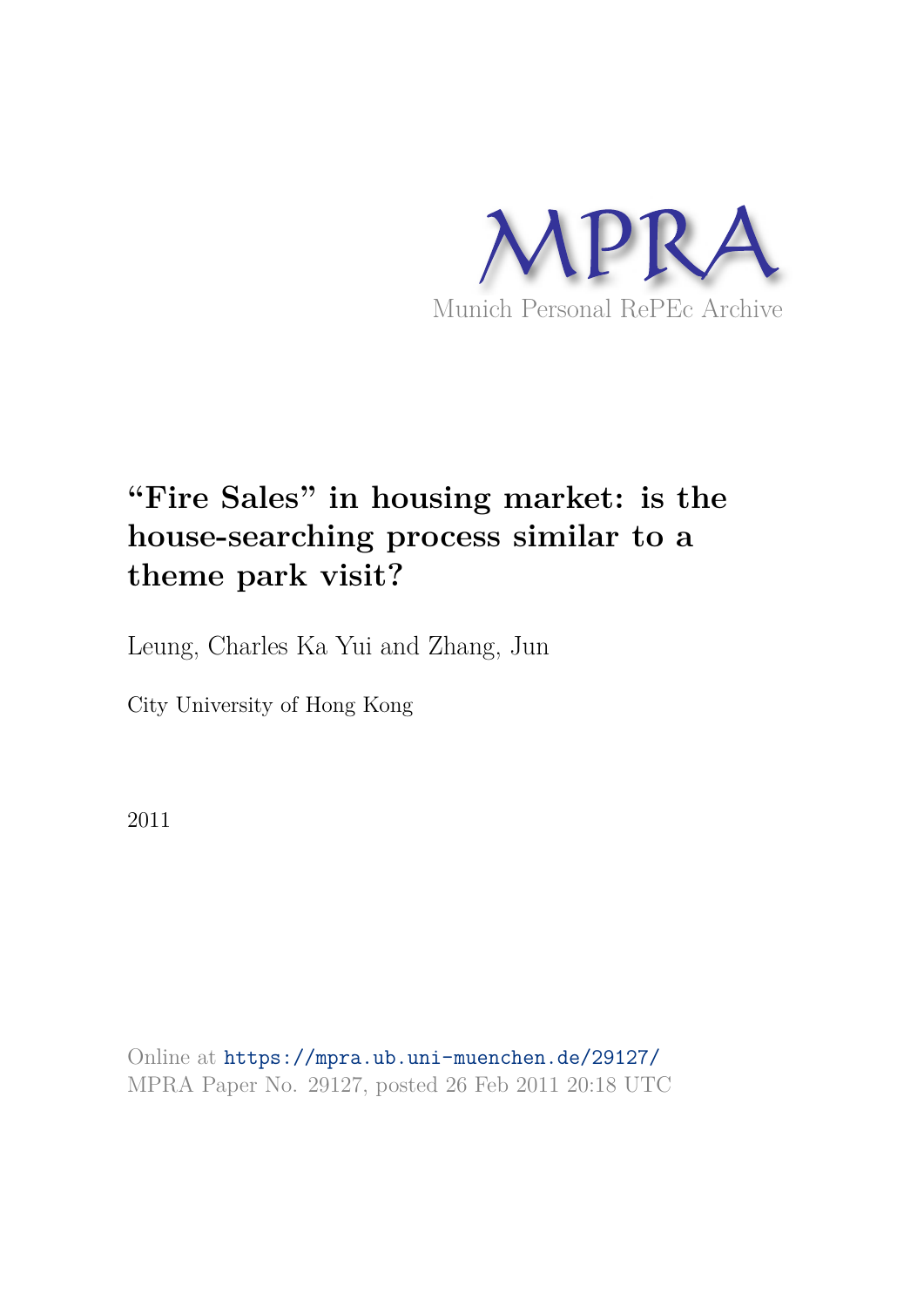# **"Fire Sales" in Housing Market: Is the House‐Search process similar to a Theme Park visit?<sup>1</sup>**

# Feb. 2011

Charles Ka Yui Leung, City University of Hong Kong<sup>2</sup>

Jun Zhang, City University of Hong Kong

# Abstract:

 Three striking empirical regularities have been repeatedly reported: the positive correlation between housing prices and trading volume, between housing price and the time‐on‐the‐market (TOM), and the existence of price dispersion. This short paper provides perhaps the first unifying framework which mimics these phenomena in a simple competitive search framework. In the equilibrium, sellers with heterogeneous waiting cost and buyers are endogenously segregated into different submarkets, each with distinct market tightness and prices. With endogenous search effort, our model also reproduces the well-documented pricevolume correlation. Directions for future research are also discussed.

*JEL Classification Codes*: D830, E300, R210, R310

 *Keywords*: housing market, competitive search, price dispersion, trading volume, time on the market.

<sup>&</sup>lt;sup>1</sup> Acknowledgment: The authors are grateful to Paul Anglin, Morris Davis, Qian Gong, Yiting Li, John Quigley, Chung Yi Tse, Ping Wang, William Wheaton, Abullah Yavas, as well as seminar participants of the AREUEA conference, City University Brown Bag, Hong Kong Economic Association conference, International Conference on Real Estates and Macroeconomy at the China Center for Economic Research in Peking University, Midwest Macroeconomics Meetings at the Federal Reserve Bank of Cleveland, MIT Center for Real Estate for many helpful comments and suggestions; and City University of Hong Kong for financial support. Personally, Zhang wants to thank the Disneyland and Leung wants to thank the Universal Studios for interesting experience which inspires this paper. The usual disclaimer applies.

<sup>&</sup>lt;sup>2</sup> Correspondence: Charles Ka Yui Leung, Department of Economics and Finance, City University of Hong Kong, Kowloon Tong, Hong Kong. (Phone) (852) 3442‐9604; (Email) kycleung@cityu.edu.hk.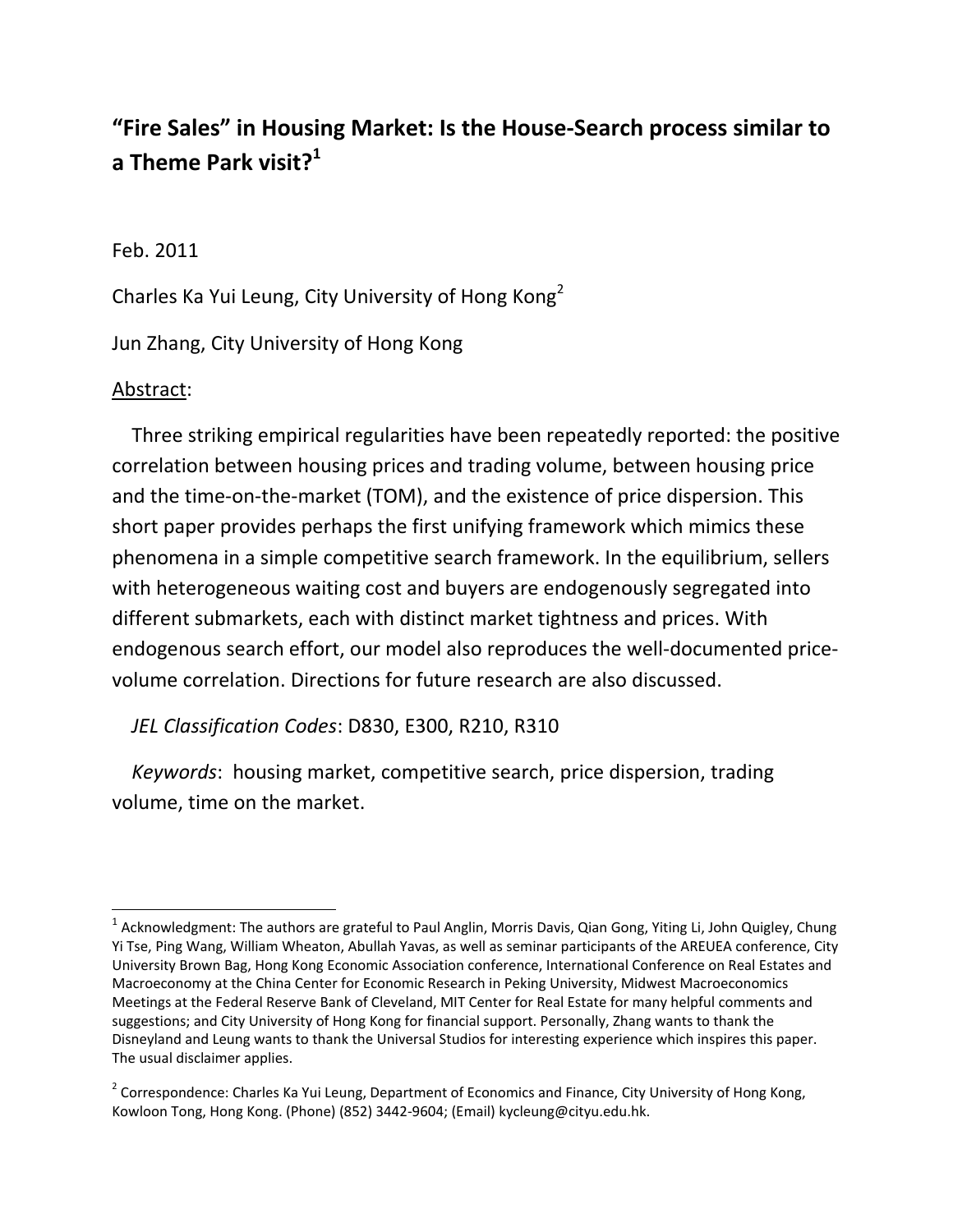#### 1. Introduction

 Both casual observations and serious empirical research agree that the housing market is characterized by a strong decentralized pattern of exchange with severe search frictions. In sharp contrast to the prediction from the traditional Walrasian settings, empirical "anomalies" such as price dispersion in the real estate market, a nontrivial time on the market (TOM) positively associated with housing prices, the positive correlation between housing prices and trading volumes, etc., are repeatedly reported. This paper is among the first few efforts to develop a unifying competitive search framework with heterogeneous sellers to illustrate the behavior of the housing market reflected in the above empirical findings.

 The modeling choice is indeed intuitive. The existence of price and rent dispersion naturally leads one to a search-theoretic setting (for instance, see Gabriel et al, 1992; Leung et al, 2006; Plazzi et al, 2008) to depict the decentralized pattern of exchange. Another necessary condition for price dispersion is the heterogeneity on the seller's and/or the buyer's side, which generates corresponding submarkets (Diamond, 1971). In most cases in reality, these submarkets are partially segregated since some of the sellers or buyers are free to flow between these submarkets. As a consequence, the competitive search framework may suit the issue better than the traditional search‐theoretic settings.

 To simplify the exposition, we focus on one‐side heterogeneity and assume that sellers are different in terms of their waiting costs.<sup>3</sup> The assumption of heterogeneity in the waiting costs variable attempts to capture the differing financing costs, as well as the search efforts and costs among different house sellers. Some sellers are more urgent to sell the house since the financing costs of the alternative funding recourses is high, for instance, when they are on the verge of bankruptcy. Other sellers may want to sell their houses as soon as possible since they would be relocated to another place and the pecuniary and opportunity costs to deal with the housing selling procedure are considerably large compared with their gains/losses from selling

 $3$  Adding other heterogeneity in the setting would not change our principal results, but it will complicate the algebra significantly.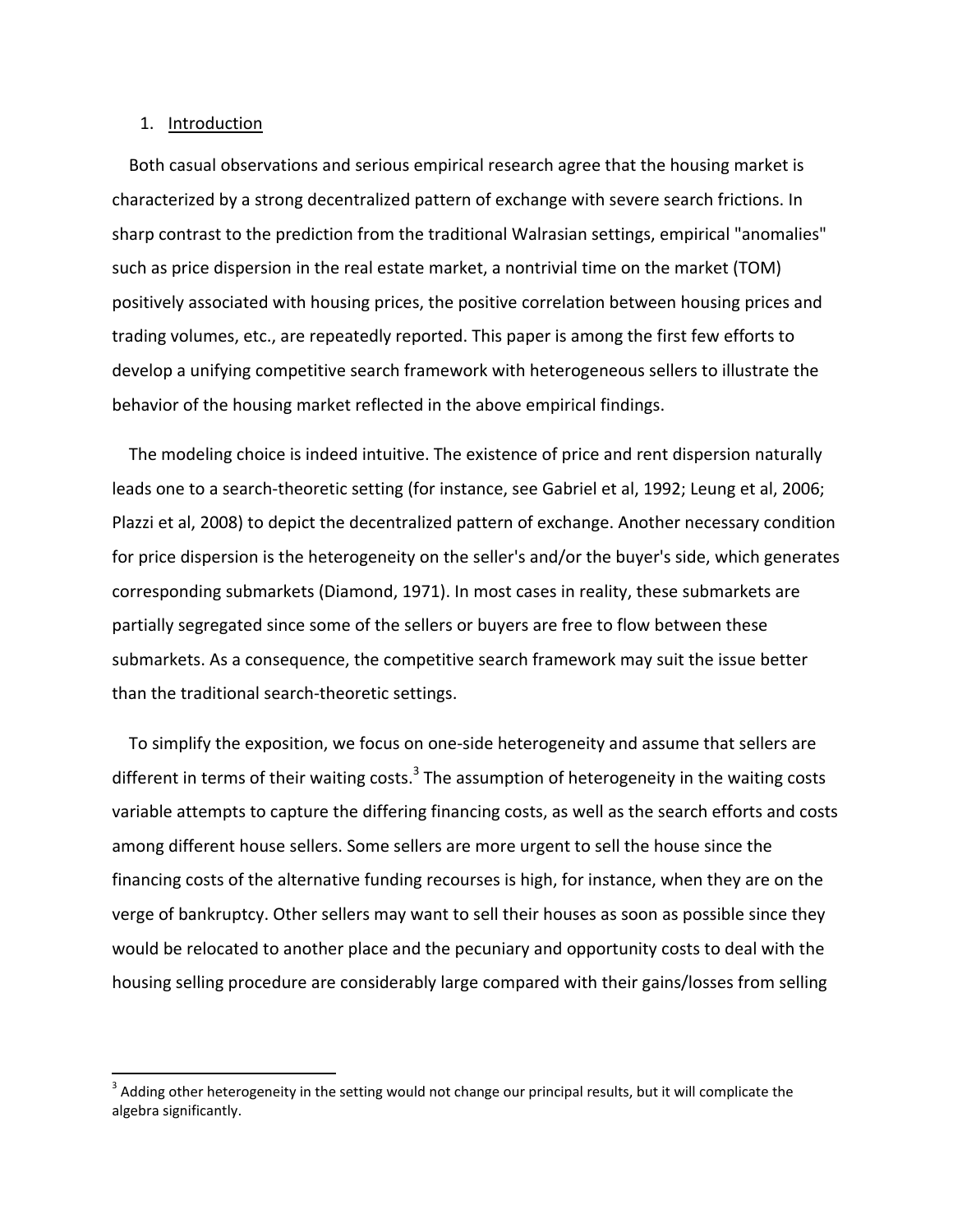the house. They are the "fire-sale" sellers in our model. $4$  Meanwhile, our model also contains other sellers who are willing to wait for better prices. On the buyer side, we include homogeneous waiting costs to reflect buyers' lodging costs and search-related costs when they are looking for a suitable house to purchase.

 There are various ways to deal with the heterogeneity in housing search issues. For instance, one can consider identical and fully segregated submarkets to investigate vacancy issues. As a result, the prices and TOMs are the same in all the submarkets.<sup>5</sup> In contrast, we adopt the competitive search framework based on the seminal work in Moen (1997), $^6$  to investigate heterogeneous and partially segregated submarkets, where buyers are free to enter either submarket. As a result, the price and the expected TOM in one submarket may differ from those in another submarket. Moreover, in the case with exogenous shocks, this framework allows us illustrate how these submarket interact with each other due to the flavor of the ex ante competitiveness embodied in this framework.

This is in contrast to the earlier search-theoretic frameworks explaining price dispersion, such as Axell (1974), Butters (1977), Reinganum (1979), von zur Muehlen (1980), Burdett and Judd (1983), Diamond (1985), Rob (1985), Salop and Stiglitz (1985), Benabou (1988, 1992a,b, 1993), and Rauh (2001). They focus on commodity markets with take‐it‐or‐leave‐it offers. In such markets, all the goods are alike, and sellers can adjust their inventory easily. As a consequence, time on the market is not an important issue. In contrast, houses usually differ from each other in one way or another. Moreover, it takes a long time to build a house. Thus, inventory adjustment is much more difficult. Sellers have to sell what they have, and thus the tradeoff between the selling price and the speed of sales is crucial. Our continuous time framework also captures the fact that the negotiation with the buyers is more frequent than that in commodity markets.

 $^4$  Needless to say, the model can be reformulated as having identical sellers and heterogeneous buyers. The principal results will not be changed.

<sup>&</sup>lt;sup>5</sup> For instance, see Wheaton (1990).

 $^6$  It is close to directed search, or directed matching framework originated in Peters (1991) and Montgomery (1991). See also Becsi et al (2005).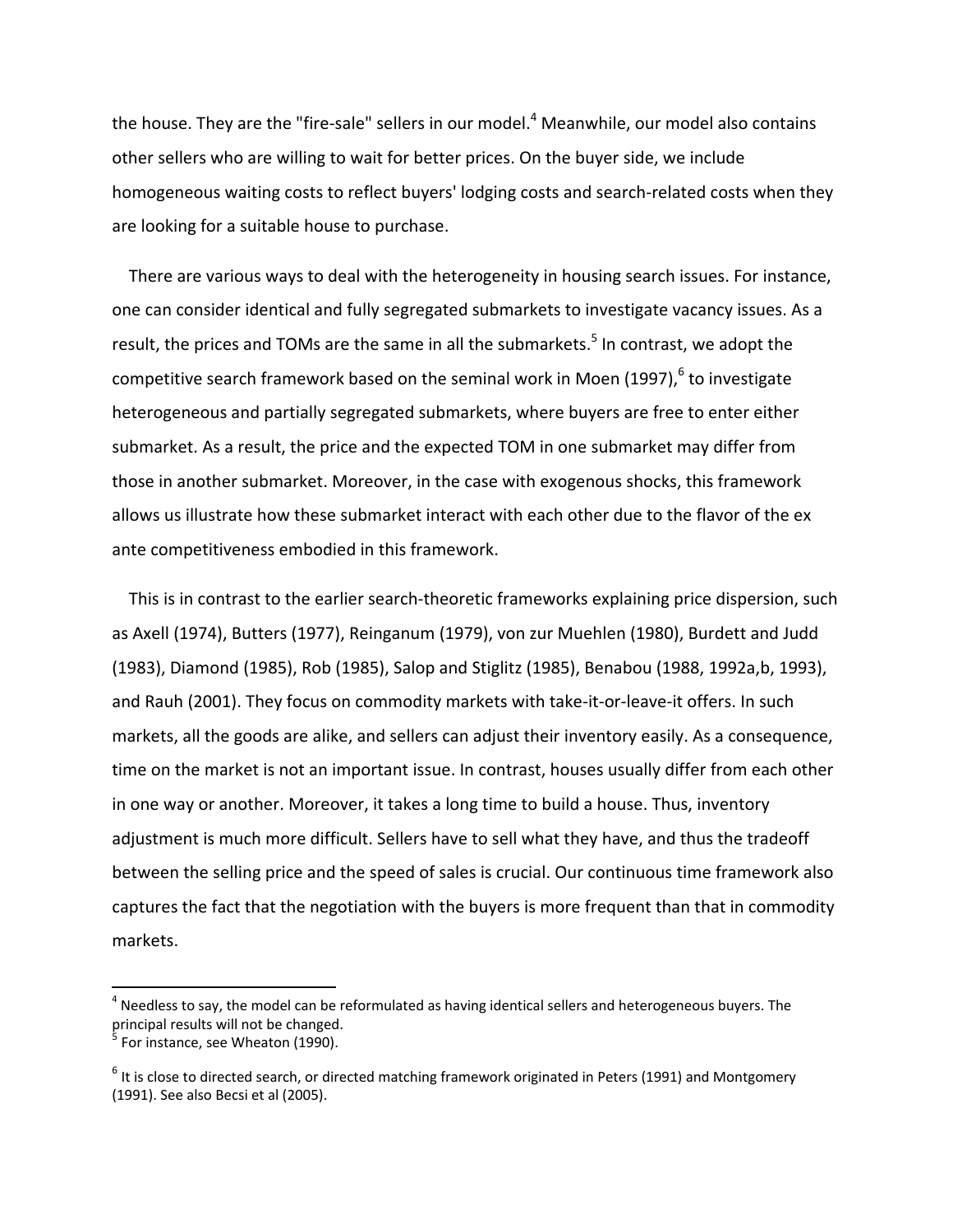In our model, sellers with higher waiting costs, i.e. those in the "fire‐sale" situation, are willing to accept lower prices, which attract a larger number of potential buyers so that the house would be sold faster. As a consequence, the prices in the two submarkets would differ, and lower (higher) prices would be associated with shorter (longer) TOMs. These theoretical predictions are consistent with the empirical findings. For example, Merlo and Ortalo‐Magné (2004) find that sellers post different prices to target various types of consumers, while the submarket with a higher listing price has a lower matching rate and a longer time on the market. Leung, Leong and Wong (2006) find that price dispersion in the housing market is non‐trivial. Moreover, the degree of price dispersion after controlling the traits of the house can be explained by the movements of the macroeconomic variables. In the context of commercial real estate, Plazzi, Torous and Valkanov (2008) also find significant rent dispersion. In this paper, the degree of dispersion is determined by the distribution of seller's waiting costs, which is in practice affected by the macroeconomic conditions. The positive correlation between TOM and transaction price are found in the work of Kang and Gardner (1989), Forgey et al (1996), Leung, Leong and Chan (2002), Anglin et al (2003), among others.

 In addition, we can also demonstrate positive relationship between housing prices and trading volume in the cases with shocks in the demand‐side variables, such as residential value of houses, buyer's waiting cost, and buyer's reservation value. This is in line with the traditional wisdom based on supply-demand analysis, as well as empirical findings in Fisher et al (2003), Leung, Lau and Leong (2002). Intuitively, in the cases with higher (lower) residential value, lower (higher) buyer's reservation value, or lower (higher) buyer's waiting costs, the houses are relatively more (less) attractive. As a result, the housing price would rise (fall), and potential buyers would inflow to (outflow from) the town, leading to a larger (smaller) transaction volume. In this regard, this paper provides an alternative search-theoretic explanation about the positive correlation between housing prices and trading volume, other than the down‐ payment explanation.<sup>7</sup> More specifically, the down-payment effect model by Ortalo-Magne and Rady (2006) seems to capture the short-run dynamics while this paper focuses on the steady

 $^7$  For down-payment effect model, see Stein (1995), Ortalo-Magne and Rady (2006), Chen and Leung (2008), among others. Recently, Clayton, Miller and Peng (2010) find support for both down‐payment and search‐theoretic models from U.S. city level data.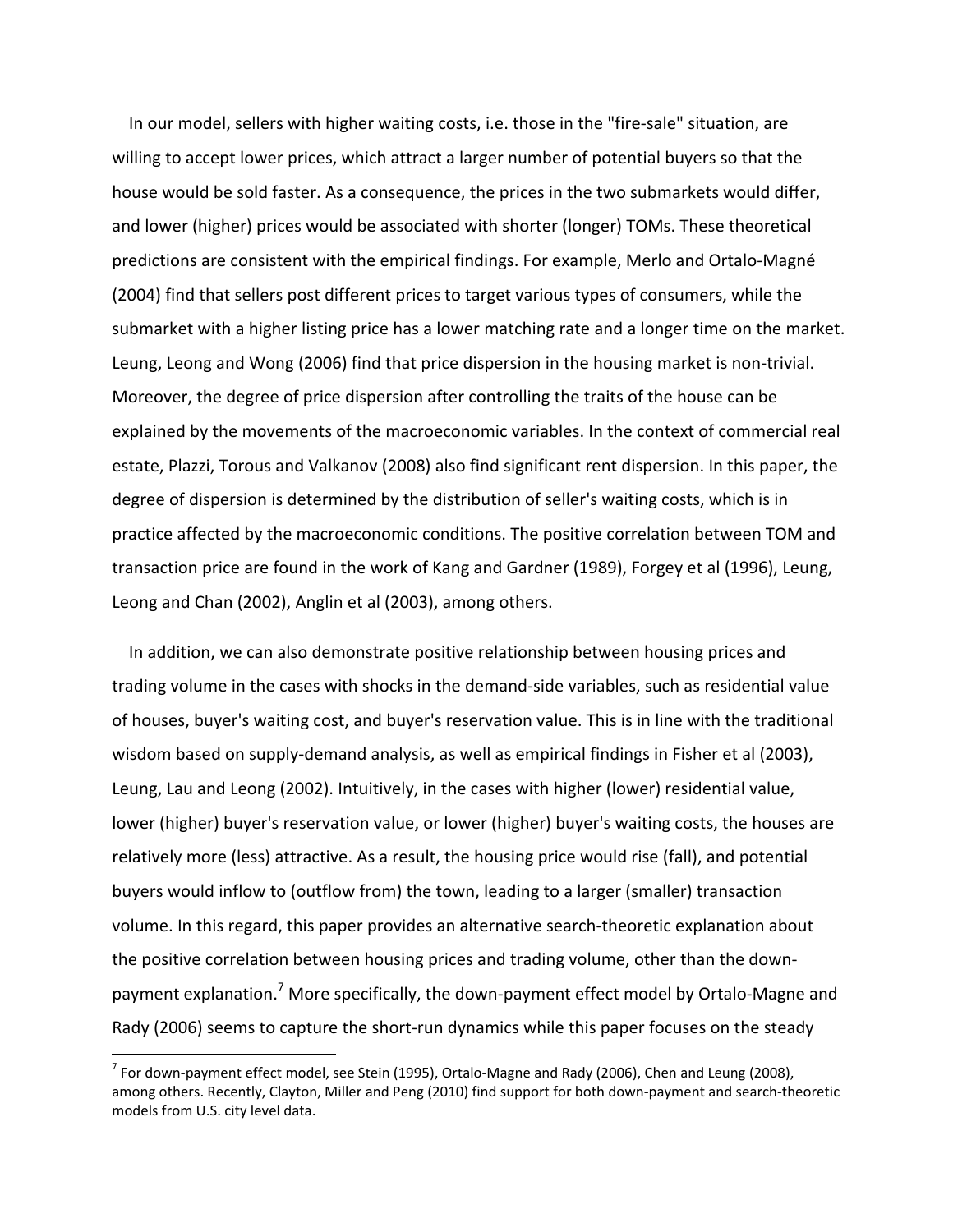state relationship. It is consistent with the empirical finding of Leung, Lau and Leong (2002), which suggests that the short-run dynamics of the housing market is driven by down-payment effect, where the longer‐run relationship between housing price and trading volume is due to search friction.

 The remaining of the paper is structured as follows: The baseline model with competitive search and heterogeneous waiting costs will be introduced in the next section. Results will be presented and discussed in order. In the concluding remarks, we will compare the competitive search model presented here with a theme park visit in an intuitive ways. Future research directions will also be discussed.

#### 2. A Baseline Model of Housing Price Dispersion

#### 2.1. A Tale of Two Submarkets

 This section outlines the formal model. The horizon of the model is infinite and time is continuous. There is a continuum of sellers who have different waiting costs, so that some of them are more urgent to sell the house than others. For simplicity, we focus on the case with only two types, impatient and patient sellers. The principal result however can be generalized to a more general setting. And without loss of generality, the waiting cost for the impatient sellers,  $c^H$  , is higher than that of patient ones ,  $c^L$  ,  $c^H > c^L > 0$  . Let  $S^i$  be the population (or measure) for the sellers with a flow waiting cost of  $c^i$  , *i=H,L*. Similarly, we define  $B^H$  and  $B^L$ as the measure of buyers focusing on the two "submarkets" respectively. Notice that the "submarkets" need *not* be separated geographically. They simply represent the trading which involve type *i* sellers, *i=H,L*. The *impatient* sellers, who are urgent to sell the house, may post this information in the advertisement, so that the buyers can distinguish the two types of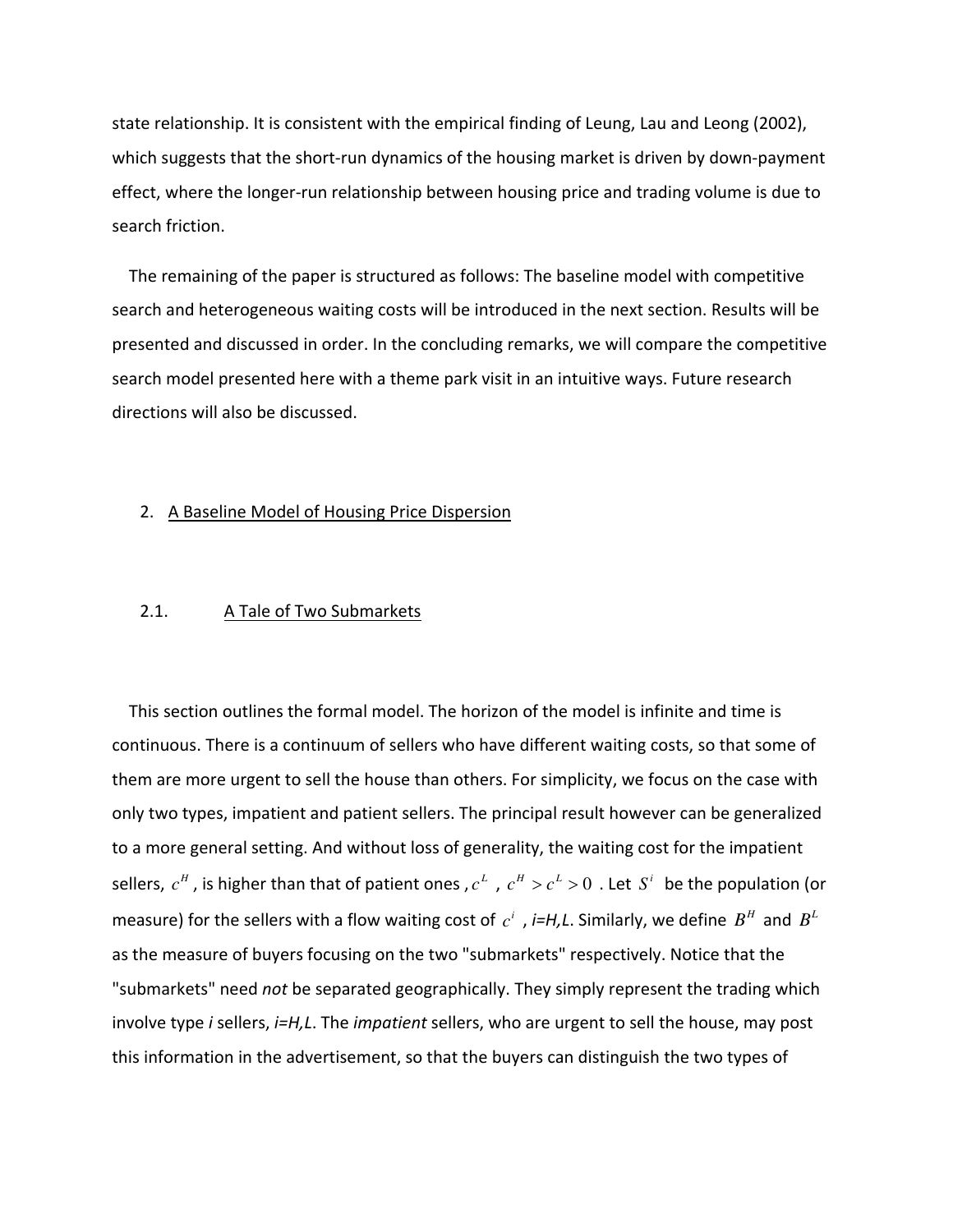sellers easily. For simplicity, we assume complete and perfect information between the agents. In the type‐*i* submarket, the buyer's waiting cost *κ*.

 In each submarket *i*, *i=H,L*, the number of successful matching in an infinitesimal period is governed by a random matching function,  $\,M\left(\,B^{i},S^{i}\,\right)$ , which exhibits constant return to scale in *B* and *S*, with positive but diminishing marginal returns in each argument. We define the market tightness  $\,\theta^i = B^i$  /  $S^i\,$  in the sense that it is more difficult for a buyer to find a seller in a tighter market.<sup>8</sup> For each submarket *i*, we can define  $\eta^i$  as the flow matching rate for a buyer to find a seller in submarket *i* such that

$$
\eta^{i} = \frac{M\left(B^{i}, S^{i}\right)}{B^{i}} = M\left(1, \frac{1}{\theta^{i}}\right)
$$
\n(1)

Similarly, the flow matching rate for a seller to find a buyer,  $\mu^i$ , satisfies

$$
\mu^{i} = \frac{M\left(B^{i}, S^{i}\right)}{S^{i}} = M\left(\theta^{i}, 1\right) = \theta^{i} \eta^{i}
$$
\n(2)

We can denote  $M_{\overline{j}}(.)$  as the first derivative of the matching function M with respect to the *j*th argument. Note that the assumed feature of the matching function suggests that  $M_i(\theta^i,1)$  =  $M_i(1,1/\theta^i)$  since the first derivative of a constant-return-to-scale function must be homogeneous of degree zero. As a result, we use these two expressions interchangeably.

 $^8$  Needless to say, we can also define the market tightness from a seller perspective. The results in this paper will not change under this alternative definition of tightness.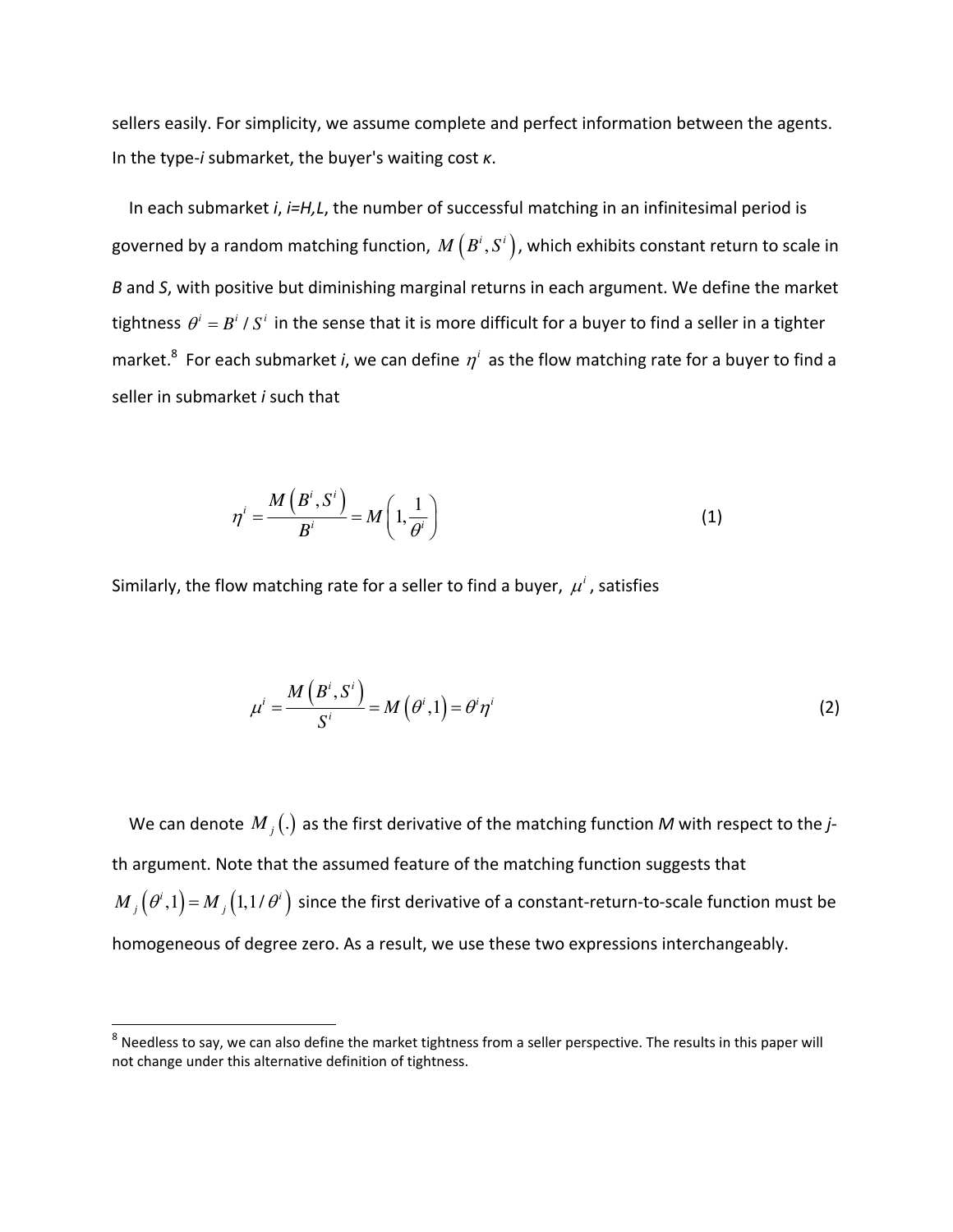#### 2.2. Housing Prices and Bellman Equations

 In this model, sellers with different waiting costs could post different prices to differentiate each other. The actual price  $P^i$  in the submarket *i* would be determined by a Nash bargaining solution, which will be discussed in the next subsection. Let  $\Pi^i$  denote the value for type- $i$ sellers.  $V^i$  the value for type-*i* buyers (who are still searching the market but have not owned houses), for *i=H,L*, and *Ω* the value of a house owner, which is independent of the waiting cost level. Since the buyers are free to enter each of the two submarkets, the values of all types of buyers ,  $V^i$  , are also the same as the reservation value (i.e. the value for outside options),  $V$  , *i.e.*  $V^i = \overline{V}$ , for *i=H,L.* For simplicity, we assume that *both*  $\overline{V}$  *and*  $\Omega$  *are exogenously determined.* 

 As it is standard in the literature, we assume that buyers and sellers maximize the expected value of the sum of the periodic utility flow, which is constantly discounted by the rate *r*. Given the model structure outlined above, the dynamic optimization of the buyers and sellers can be summarized by the following Bellman equations, *i=H,L*,

$$
r\Pi^{i} = -c^{i} + \mu^{i} \left( P^{i} - \Pi^{i} \right)
$$
 (3)

$$
rV^{i} = -\kappa + \eta^{i} \left( \Omega - P^{i} - V^{i} \right)
$$
 (4)

#### From equation (3) we can obtain

$$
\Pi^{i} = \frac{-c^{i} + \mu^{i} P^{i}}{r + \mu^{i}} = \frac{-c^{i} / \mu^{i} + P^{i}}{r / \mu^{i} + 1}
$$
\n(5)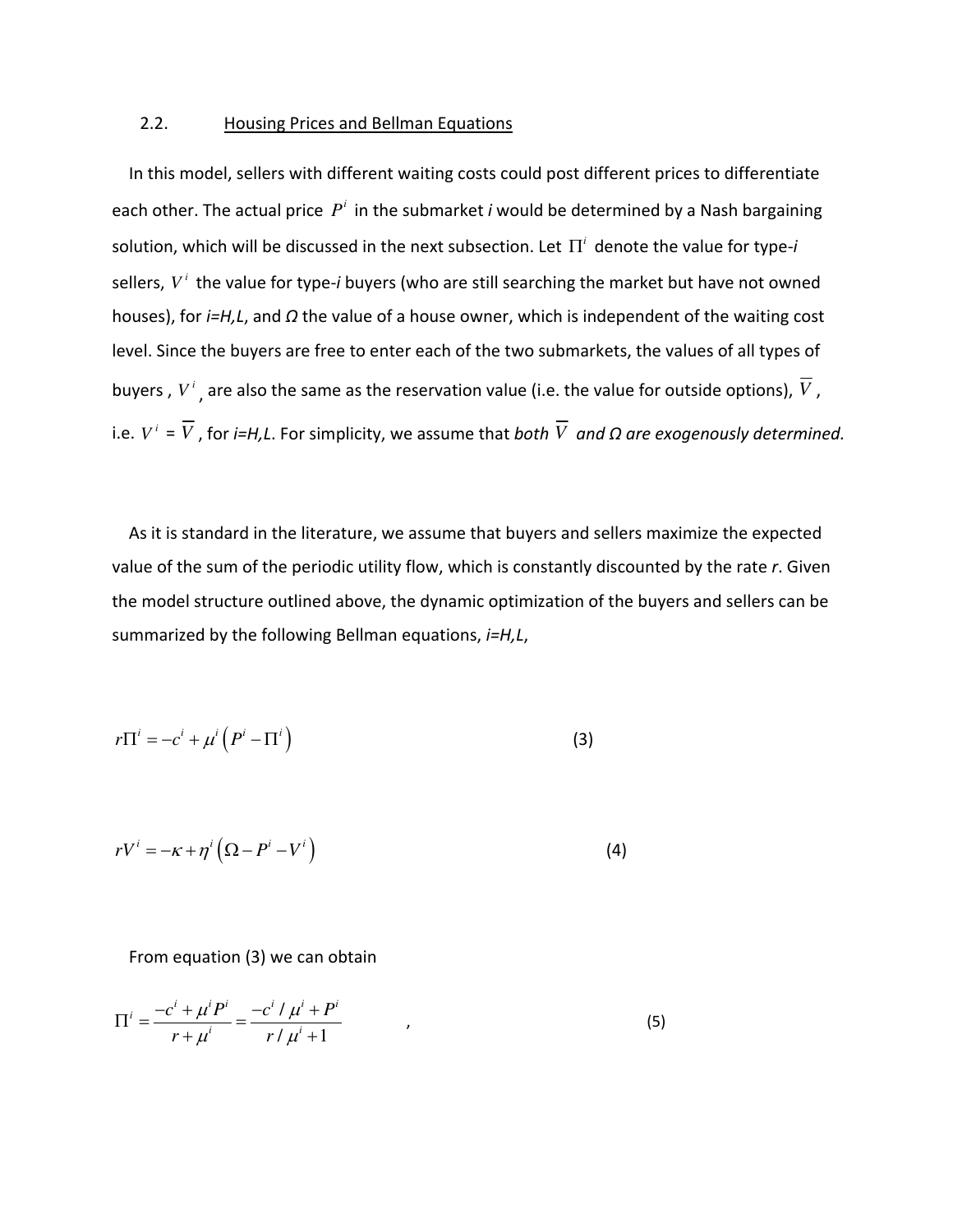*i=H,L*. Note that  $1/\mu^i$  is actually the mean waiting time for the buyers. Hence, equation (5) means that the seller's value equals the discounted net gain from selling a house, while the net gain is the price net of the waiting cost during the waiting period.

Similarly, equation (4) yields

$$
V^{i} = \frac{-\kappa + \eta^{i} \left(\Omega - P^{i}\right)}{r + \eta^{i}}
$$
\n(6)

*i=H,L*. The intuition of (6) is analogous to that of equation (5).

#### 2.3. The Bargaining Process

The housing price is determined by the Nash bargaining with seller's bargaining power as  $\alpha$ . This means that the seller and buyer will solve the following joint surplus maximization problem

$$
\max_{p^i} \left\{ \left( P^i - \Pi^i \right)^\alpha \left( \Omega - P^i - V^i \right)^{1-\alpha} \right\}
$$

*i=H,L*. The solution is

$$
P^{i} = (1 - \alpha)\Pi^{i} + \alpha(\Omega - V^{i})
$$
\n<sup>(7)</sup>

Equation (7) says that price is a weighted average of two objects: one is the value of the seller ,  $\Pi^i$ , and the other is the net gain from being a buyer (or a house-searcher) to a house owner between  $\big(\Omega-V^i\big).$  Thus, to solve for the house price, it is necessary to solve out the seller value and buyer value at the equilibrium. From equations (5), (6), and (7), we can solve  $\Pi^i$  ,  $V^i$  and  $P^i$ , *i*=H, L.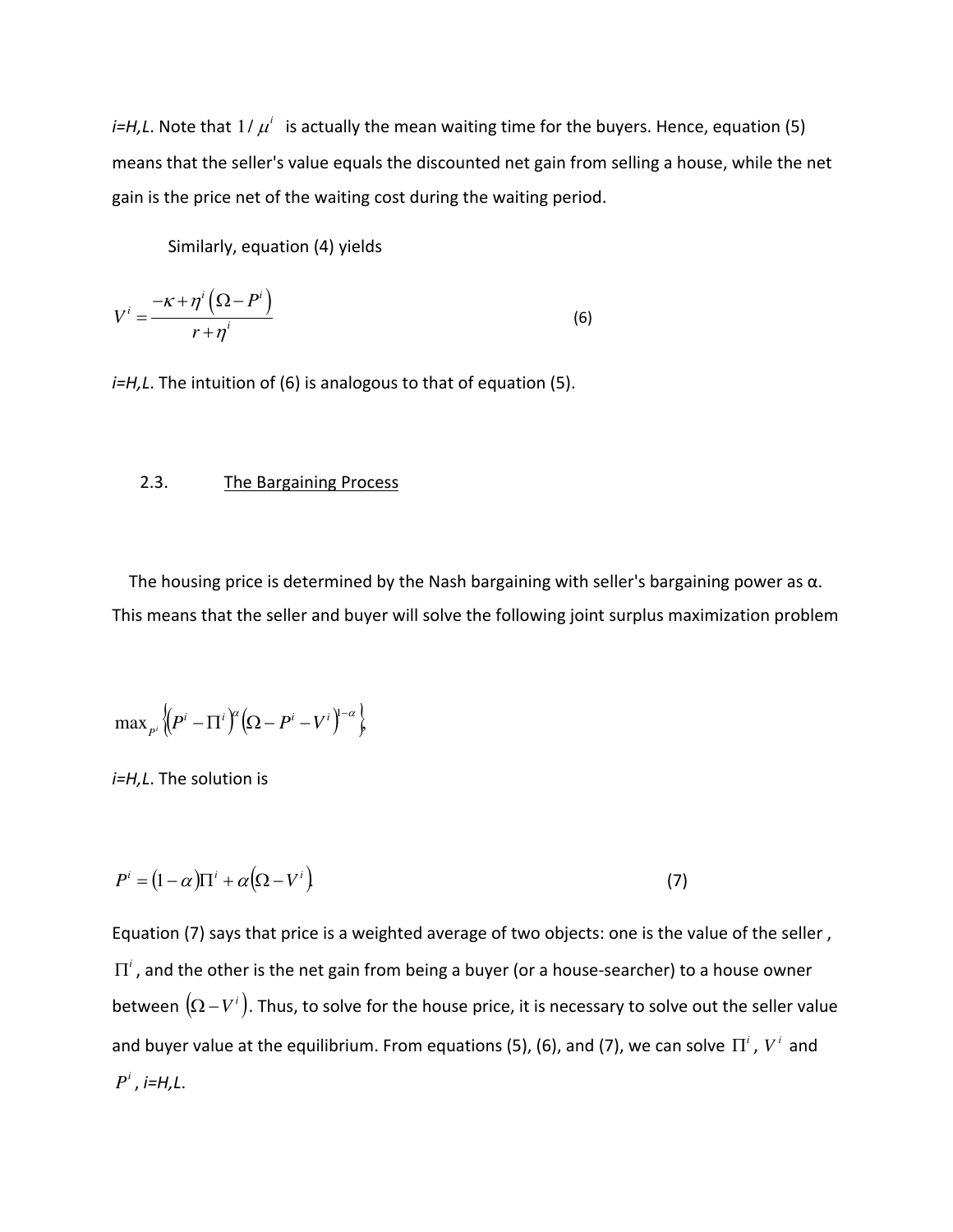$$
\Pi^{i} = \frac{\alpha \mu^{i} (r \Omega + c^{i} + \kappa)}{r [r + \alpha \mu^{i} + (1 - \alpha) \eta^{i}]} - \frac{c^{i}}{r}
$$
 (8)

$$
V^{i} = \frac{(1-\alpha)\eta^{i}(r\Omega + c^{i} + \kappa)}{r[r + \alpha\mu^{i} + (1-\alpha)\eta^{i}]} - \frac{\kappa}{r}
$$
(9)

$$
P^{i} = \frac{\alpha(r + \mu^{i})(r\Omega + c^{i} + \kappa)}{r[r + \alpha\mu^{i} + (1 - \alpha)r^{i}]} - \frac{c^{i}}{r}
$$
(10)

### 2.4. Buyer's Free Entry and the Price‐TOM Relation

 Since buyers are free to enter either submarket, the buyer's value should be the same as the reservation values for outside options. Hence,

$$
V^H = V^L = \overline{V} \tag{11}
$$

Note that the right-hand side of equation (9) is increasing in  $c<sup>i</sup>$  , and decreasing in  $\theta<sup>i</sup>$  , *i=H,L*. While  $c^H > c^L$  and (11), we have

$$
\theta^H > \theta^L, \mu^H > \mu^L, \text{ and } \eta^H < \eta^L. \tag{12}
$$

Meanwhile, from equation (6), we can show that, *i=h,L*,

*i*  $P^i = \Omega - \overline{V} - \frac{rV}{V}$  $\eta$  $=\Omega-\overline{V}-\frac{rV+\kappa}{i},$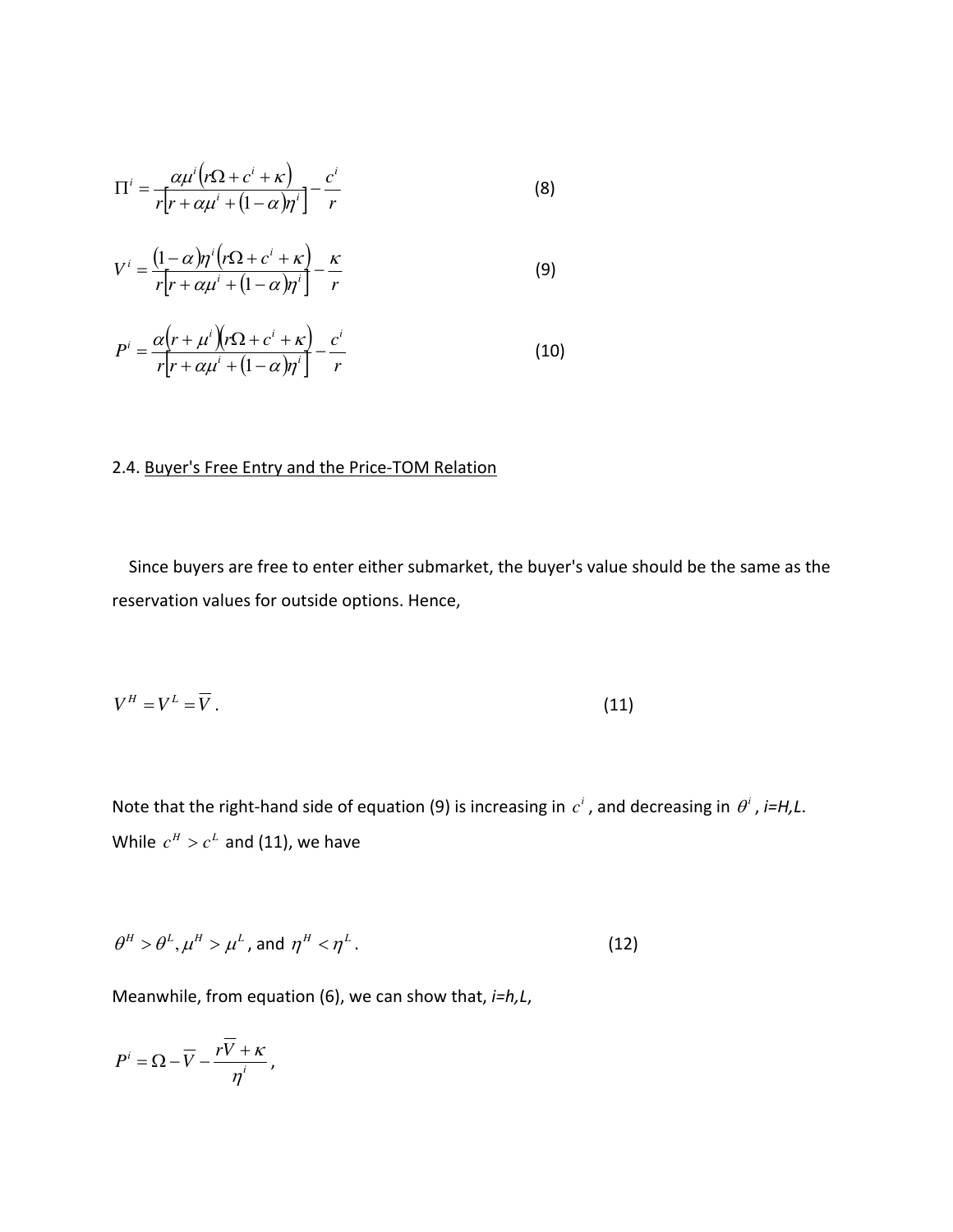which suggest that the housing price is decreasing in  $\theta^i$  . Thus, the transaction prices of the two submarkets are indeed different, with the expected result that the submarket of impatient sellers (higher waiting cost) would sell at a lower price,

$$
P^H > P^L. \tag{13}
$$

Note the expected *T*ime On the Market (TOM) is  $1/\mu^i$  , *i=H,L*, we can combine (12) and (13) and obtain Proposition 1 about the price‐TOM relation in the housing market.

Proposition 1 (Price-TOM Relation): In a competitive search framework with heterogeneous waiting costs for sellers and free entry for the buyers, the submarket with a higher (lower) price must have a longer (shorter) expected time‐on‐the‐market.

 This result is intuitive. In the case that the sellers are eager to sell the house, house price must be lower than usual. Observing the possible low price, more buyers would crowd in that market segment, which leads to a higher probability of matching, and a shorter time on the market. Empirically, Merlo and Ortalo‐Magné (2004) find that sellers post different prices and the submarket with a higher listing price has a lower matching rate and a longer time on the market. The empirical evidence in Kang and Gardner (1989), Forgey et al (1996), Leung, Leong and Chan (2002), Anglin et al (2003), among others, support the proposition 1.

#### 2.5. Price Dispersion

The following proposition simply repeats (13):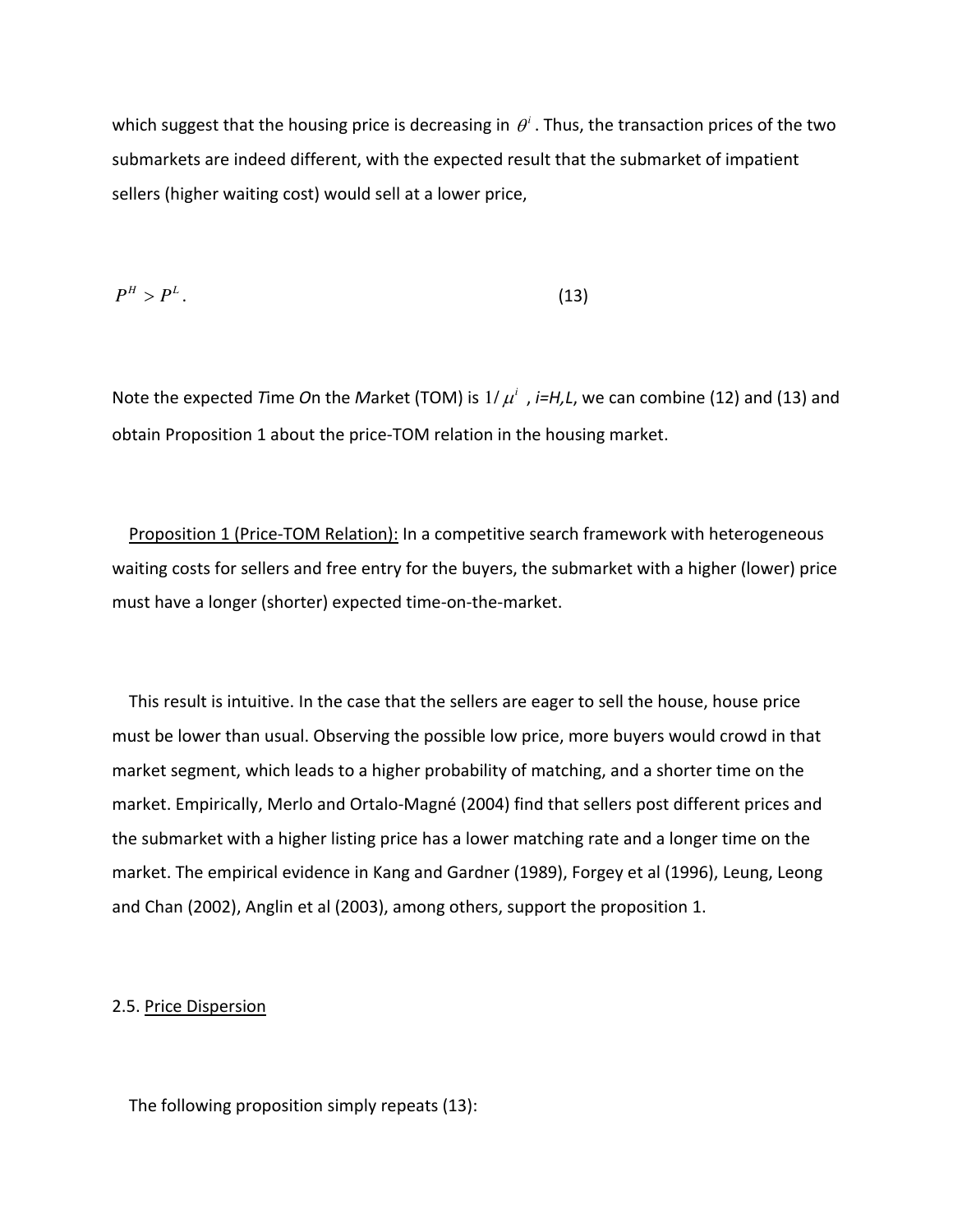Proposition 2 (Price Dispersion): In the current competitive search framework, housing prices would be different even for identical houses. Specifically, the seller with higher waiting costs would ask for a lower housing price, in an effort to reduce the waiting costs by selling the house faster.

 The above results are in line with the empirical findings. Leung et al (2006) find the price dispersion cannot be only attribute to randomness or econometric mis‐specification as the degree of price dispersion systematically varies with some macroeconomic variables. In addition, Plazzi, Torous and Valkanov (2008) also find empirical rent dispersion in the commercial real estate market.

#### 2.6. Comparative Statics and the Price‐Volume Correlation

On top of the two major propositions, we can also derive the comparative-statics results, which are summarized by the following table: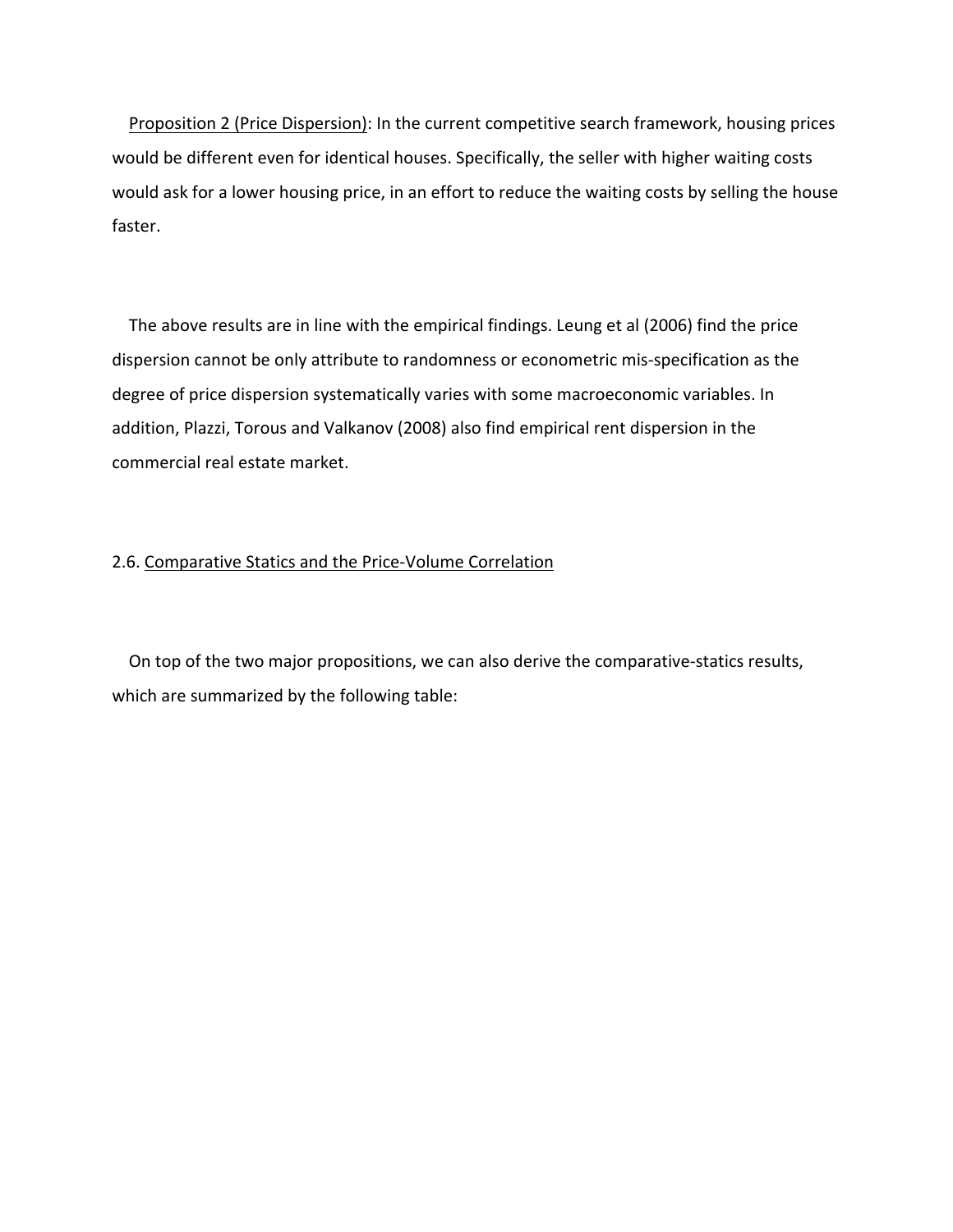| $i=H,L$              | $c^i$ $\uparrow$         | $\kappa$ $\uparrow$          | $\Omega \uparrow$ | $\alpha$ $\uparrow$ | $\overline{V}$           |
|----------------------|--------------------------|------------------------------|-------------------|---------------------|--------------------------|
| $\theta^i$           | $+$                      | $\blacksquare$               | $+$               | $\blacksquare$      | $\overline{\phantom{a}}$ |
| $\mu^i$              | $+$                      | $\qquad \qquad \blacksquare$ | $+$               |                     | $\overline{\phantom{a}}$ |
| $\eta^i$             | $\overline{\phantom{a}}$ | $\ddot{}$                    | $\blacksquare$    | $+$                 | $\ddot{}$                |
| $P^{i}$              | $\overline{\phantom{a}}$ | $\blacksquare$               | $+$               | $\ddot{}$           | $\overline{\phantom{a}}$ |
| $\boldsymbol{\Pi}^i$ | $\overline{\phantom{a}}$ | $\blacksquare$               | $+$               | $+$                 | $\overline{\phantom{a}}$ |
| $M(B^i,S^i)$         | $+$                      |                              | $+$               |                     |                          |
| Price-Volume         | $\overline{\phantom{a}}$ | $+$                          | $+$               | $\blacksquare$      | $+$                      |
| Co-movement          |                          |                              |                   |                     |                          |

Table 1: Comparative Statics for the Model with Costly Search Effort

 Note that the trading volume for a given period is proportional to the matching rate  $M\big(B^{i},S^{i}\big)$ , and therefore we can deduce the price-volume co-movements from the table above. While the intuitions are in fact straightforward, it may be instructive to present the explanations in a more systematic manner.

1. When sellers are more eager to sell the house, in the case that their waiting costs ( $c<sup>i</sup>$  ) are higher, house prices would be lower. As a result, more buyers would be attracted to the economy, leading to a higher buyer‐seller ratio (market tightness), a higher selling rate and a lower buying rate. In this case, a lower price would be associated with a higher trading volume.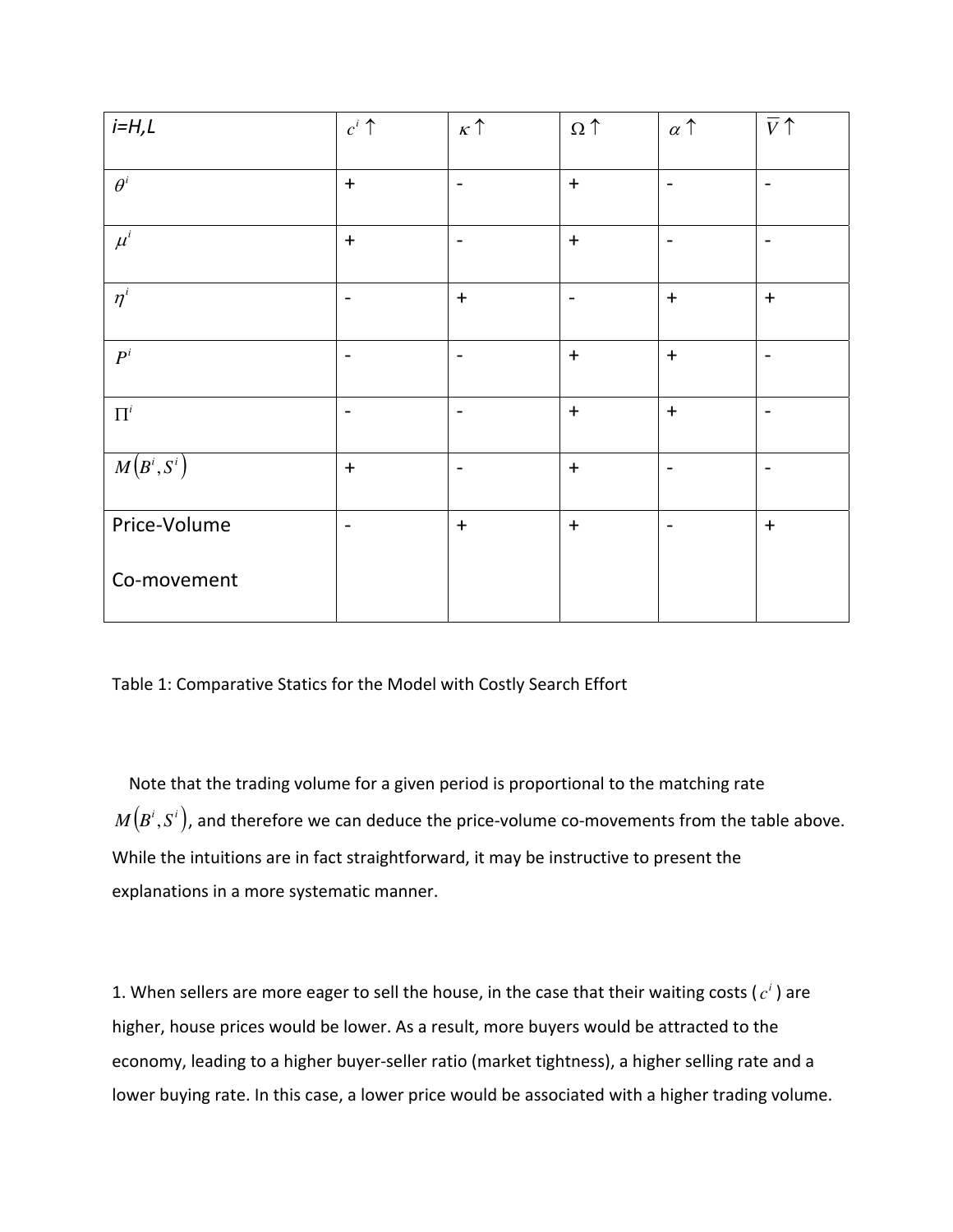2. On the other hand, given the outside value of the buyer (for instance, potential buyers may prefer to have leisure instead of involving in house-searching), a higher level of buyer's waiting cost ( $\kappa$ ) may discourage them in entering the market at all, which results in a lower market tightness (i.e. a lower buyer‐seller ratio). House price would be lower, as a compensation for the larger difficulty in house‐searching, so that the "return" of house search can match alternatives. Thus, we would observe a lower price and a smaller trading volume (and hence a positive price‐trading volume correlation).

3. When the benefit from owning a house and living in the economy (*Ω*) is larger, more buyers would be attracted to the economy, and the market tightness is higher. With more demand, the house price is driven higher. Thus, a higher price is associated with higher trading volume (and hence a positive price‐trading volume correlation).

4. If the seller's bargaining power (*α*) is relatively larger, the house price is higher. Meanwhile, some buyers would leave the market, leading to a lower market tightness and a lower trading volume.

5. While the buyer's entry value ( $\overline{V}$ ) is higher, some buyers would not participate the house searching activities, resulting in a lower market tightness, and thus a lower price (and hence a positive price‐trading volume correlation).

 Some economists insist to frame the house market as if it has a downward sloping demand curve and an upward sloping supply curve. We can then rephrase the result in the price‐volume co‐movements in Proposition 3:

 Proposition 3 (Comparative Statics and Price‐Volume Correlation): In the baseline model with fixed entry value for the buyers and fixed number of sellers, housing prices and the trading volumes would move in the same direction as if the system is hit by a demand shock, such as changes in the buyer's waiting costs, the values for owning a house, or the buyer's entry value.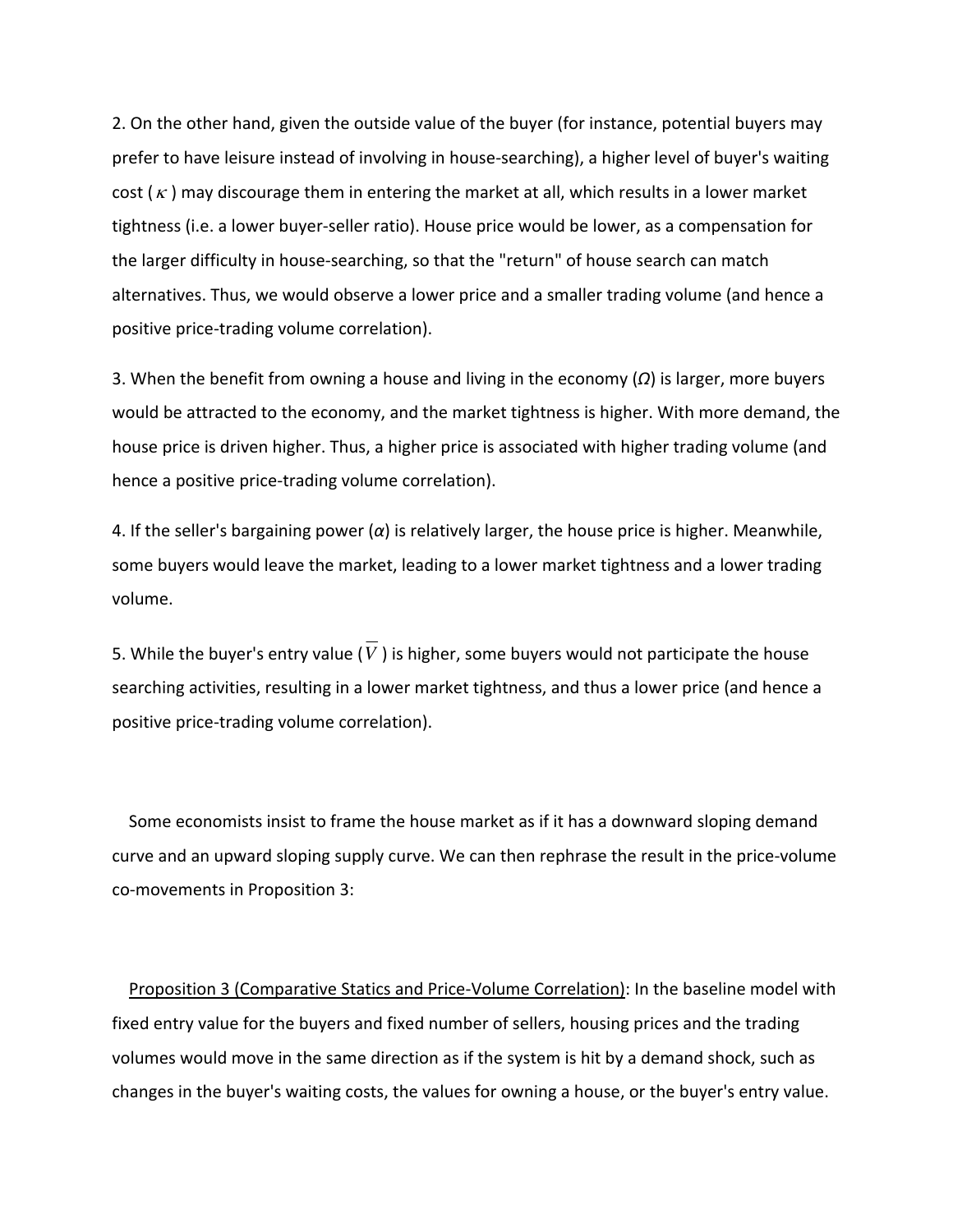On the other hand, housing prices and the trading volumes would move in the opposite directions as if the system is hit by a supply shock, such as the changes in the seller's waiting costs, or the seller's bargaining power.

 Empirically, Fisher et al (2003), Leung, Lau and Leong (2002), among others, find strong contemporary co-movements between housing prices and the trading volumes, while Leung, Lau and Leong (2002) also find that price would lead the trading volume by 24‐48 months in the monthly data.

#### 3. Conclusion

 To a certain extent, the idea behind this paper is analogous to a theme park visit. In those famous theme parks, visitors do not know ex ante whether it will be very crowded and they would need to wait in a long queue before they can enjoy some machines, or a ghost house. They can choose to buy a more expensive "VIP‐pass" and save some time for waiting, or buy a cheaper normal‐pass and hope that they may not need to wait that long ex post. Normally, people with a higher "waiting cost" such as those foreign visitors would prefer the more expensive options. For some others, they prefer to wait. Thus, the time-on-the-queue (TOQ) will be negatively related to the price of the "pass".

 Similarly, some sellers in this paper have higher waiting cost than the others, and they prefer to sell their houses in a submarket with higher "liquidity." Unlike the theme park visit, however, the supply side of the housing market is endogenous. The buyers will take the sellers' strategies as given and then self-select into different submarkets. Moreover, while pass-purchasing is certain, house‐purchasing is not. Even within each sub‐market, there is a random matching process among potential buyers and sellers. And while the price of the pass is given, the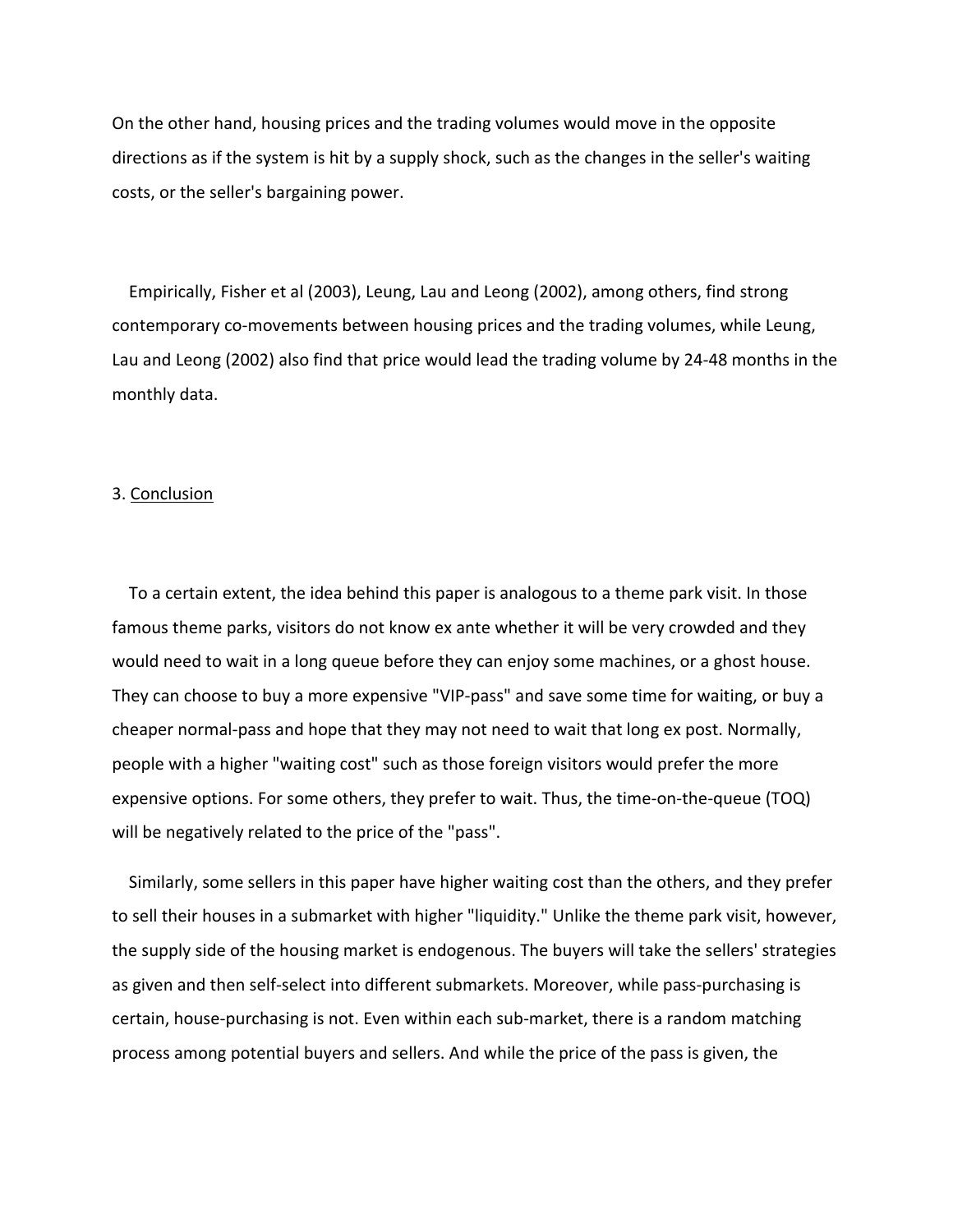housing price in each submarket will be determined through a Nash bargaining process, which will in turn depend on the market-tightness of the corresponding submarket.

 Perhaps more importantly, this paper differs from the theme park visit example in that there are three stylized facts for this paper to mimic, namely, the existence of price dispersion, the positive correlation between the market price and trading volume, and that between the transaction price and the time‐on‐the‐market (TOM). The empirical "anomalies" found against the Walrasian predictions can be explained within our competitive search framework. The free‐ entry assumption implies the positive correlation between housing prices and the time on the market. With the introduction of costly search efforts, the buyers with higher waiting costs are more eager to purchase a house, and hence provide more search efforts. The increase in search intensity would lead to higher trading volumes. It also holds in the case with a positive shock in the waiting costs. In addition, we show that price dispersion can exist easily even with perfect information and perfect competition in the ex ante sense, as long as the trades are decentralized.

The current model, of course, can be further improved. For instance, in this model, both the reservation value of a house buyer (or house searcher) and the value of a house owner are exogenously determined. Future work should endogenize these values in a more general model. The model also implicitly assumes that there is some "commitment" mechanism on the seller side. Recall that in the model sellers with different waiting costs are self‐selected into different "sub‐markets," say, by advertisement. We also assume that once a match between a potential seller and potential buyer is made, the price will be determined by Nash Bargaining. In that case, sellers with higher waiting cost ("Fire Sale") would sell at lower price. This attracts more potential buyers to that sub-market. Hence, from the seller point of view, the "Fire Sale submarket" will have a higher matching rate. However, patient sellers (sellers with lower waiting cost) may find it profitable to enter that sub-market, pretending to be a Fire Sale. Thus, this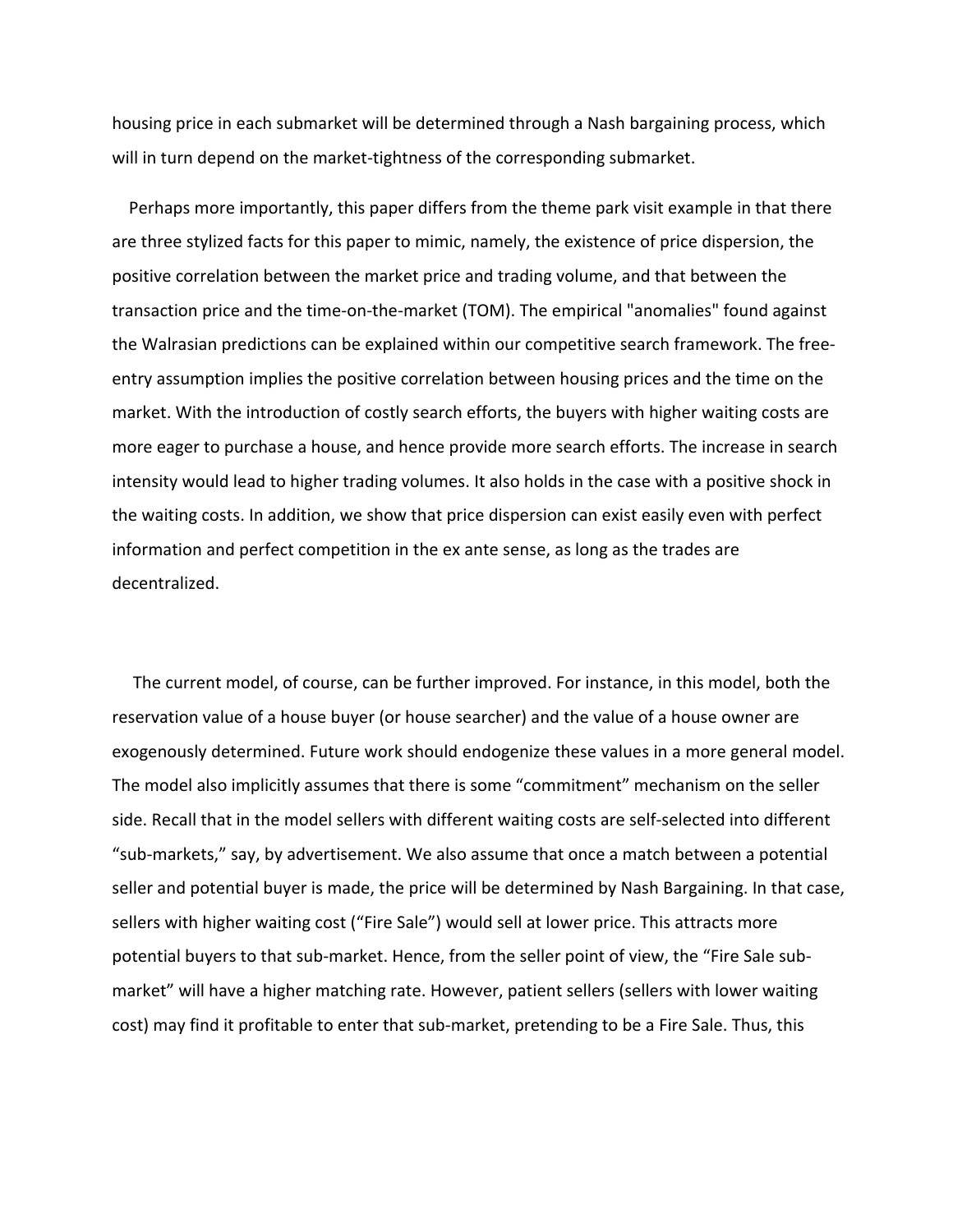model demands the sellers to truthfully reveal their own types and commit to "stay" in that sub-market. Future research should relax such an assumption.<sup>9</sup>

 Future work can also be extended in other directions. For instance, "middlemen" are missing in this analysis. Previous partial equilibrium analysis (such as Yavas, 1994, 1995) show that the introduction of intermediary may affect the equilibrium configuration, and efficiency under some conditions. Second, Zenou (2009) study the location of various types of workers in a search theoretic framework. It will be interesting to extend the analysis here to a model with both house market and labor market search.<sup>10</sup>

Third, the search friction in the housing market may influence the asset portfolio, as illustrated by Anglin and Gao (2010). It would be interesting to explore the general equilibrium implications for such consideration. And while this paper focuses on the heterogeneity in waiting costs, future research may explore the situation with the co-existence of financial constraint and search frictions. Another candidate for future research is to merge the current housing market model with the conventional neoclassical framework, as in Lagos and Wright (2005). These directions are indeed being pursued.

eral mode of the system and the same of the sample of the system of the sample <sup>9</sup> Among others, see Tse and Leung (2011) for some earlier efforts on this.

 $^{10}$  See Coulson and Fisher (2007) for some related attempt along this line.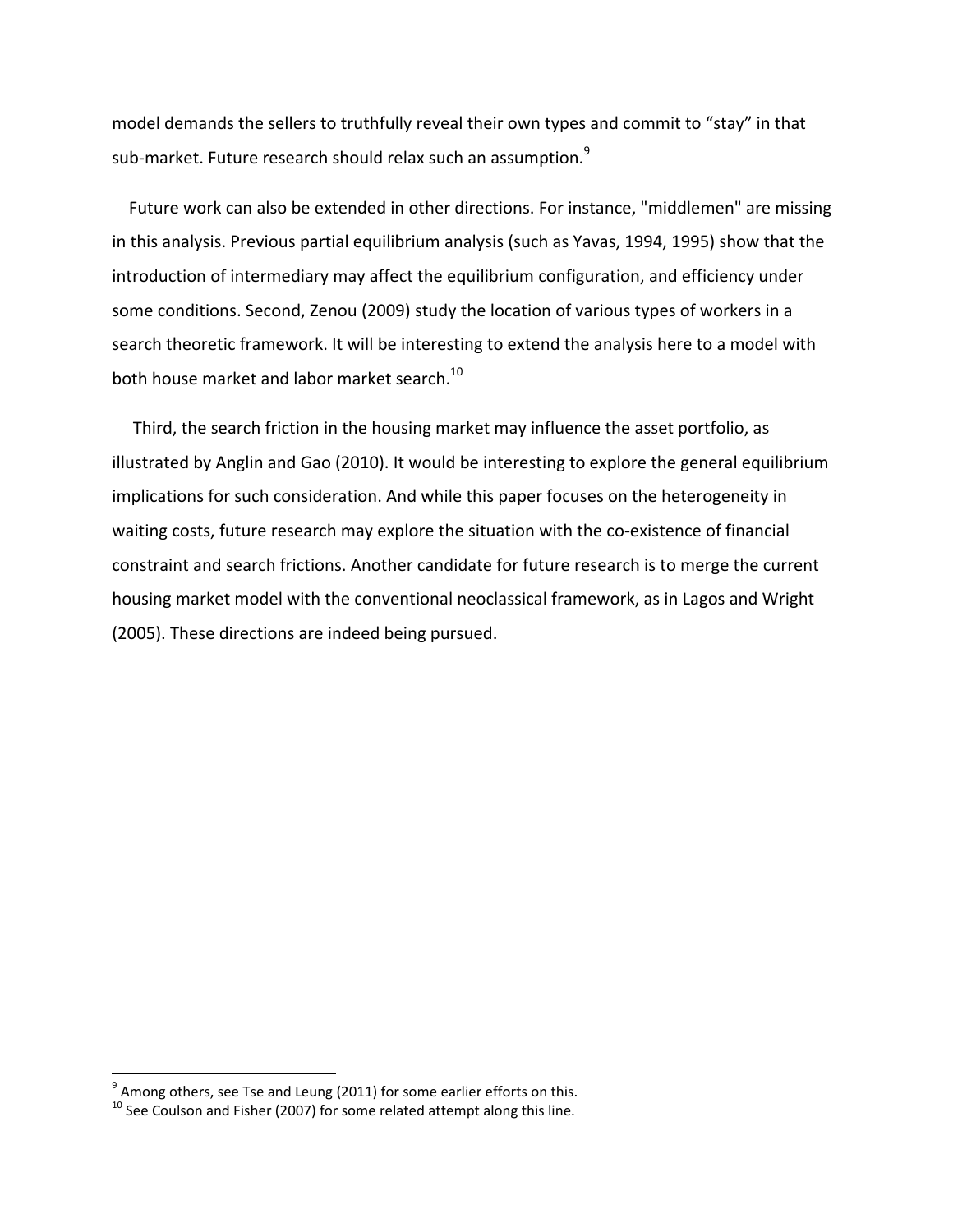#### Reference

Anglin, P. (2004). The Value and Liquidity Effects of a Change in Market Conditions, working paper, University of Windsor.

Anglin, P. and Y. Gao (2010). Integrating Illiquid Assets into the Portfolio Decision Process, Real Estate Economics, forthcoming.

Anglin, P., R. Rutherford and T. M. Springer (2003). The Trade‐off Between the Selling Price of Residential Properties and Time‐on‐the‐Market: The Impact of Price Setting, Journal of Real Estate Finance and Economics, 26, 95‐111.

Axell, B. (1977). Search market equilibrium, Scandinavian Journal of Economics 79, 20‐‐40.

Becsi, Z., V. Li and P. Wang (2005). Mismatch in Credit Markets, Washington University at St. Louis, mimeo.

Benabou, R. (1988), Search, Price Setting and Inflation, Review of Economic Studies, 55, 353‐376.

Benabou, R. (1992a), Inflation and Markups: Theories and Evidence from the Retail Trade Sector, European Economic Review, 36, 566‐574.

Benabou, R. (1992b), Inflation and Efficiency in Search Markets, Review of Economic Studies, 59 (2), 299-329.

Benabou, R. (1993), Search Market Equilibrium, Bilateral Heterogeneity, and Repeat Purchases, Journal of Economic Theory, 60 (1), 140‐158.

Berkovec, J. A., J. L. Goodman Jr. (1996). Turnover as a Measure of Demand for Existing Homes, Real Estate Economics, 24, 421‐‐440.

Burdett, K. and K. L. Judd (1983). Equilibrium Price Dispersion, Econometrica, 51, 955‐970.

Butters, G. (1977), Equilibrium Distributions of Sales and Advertising Prices, Review of Economic Studies, 44(3): 465‐91.

Chen, N. K. and C. K. Y. Leung (2008), Asset Price Spillover, Collateral and Crises: with an Application to Property Market Policy, Journal of Real Estate Finance and Economics, 37, 351‐385.

Clayton, J., N. Miller and L. Peng (2010). Price‐volume Correlation in the Housing Market: Causality and Co‐movements, Journal of Real Estate Finance and Economics, 40, 14‐40.

Coulson, E. and L. Fisher (2007). Housing Tenure and Labor Market Impacts: The Search Goes On, Penn. State University, mimeo.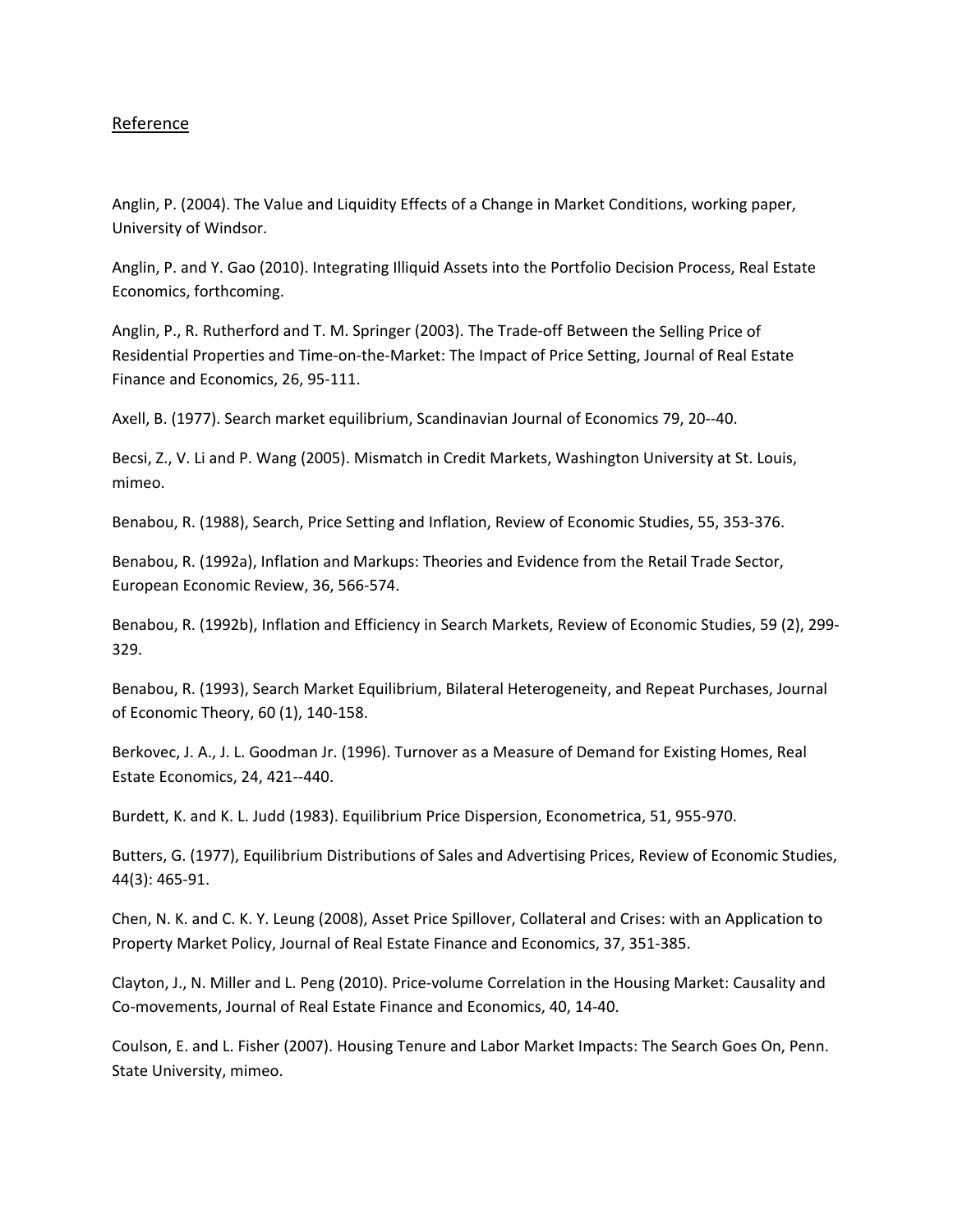Diamond, P. (1971). A model of price adjustment. Journal of Economic Theory 3(2), 156‐‐168.

Diamond, P. (1987). Consumer Differences and Prices in A Search Model, Quarterly Journal of Economics, 102, 429‐436.

Diamond, P. (1993). Search, Sticky Prices, and Inflation, Review of Economic Studies, 60, 53‐68.

Fisher, J., D. Gatzlaff, D. Geltner and D. Haurin (2003). Controlling for Impact of variable Liquidity in Commercial Real Estate Price Indices, Real Estate Economics, 31, 269‐303

Forgey, F. A., R. C. Rutherford and T. M. Springer (1996). Search and Liquidity in Single‐Family Housing, Real Estate Economics, 26, 273‐292..

Gabriel, S., J. Shack‐Marquez and W. L. Wascher (1992). Regional House Price Dispersion and Interregional Migration, Journal of Housing Economics, 2, 235‐256.

Harding, J. P., S. S. Rosenthal, and C. F. Sirmans (2003). Estimating Bargaining Power in the Market for Existing Homes, Review of Economics and Statistics, 85, 178‐188.

Hong, P., R. P. McAfee, and A. Nayyar (2002). Equilibrium Price Dispersion with Consumer Inventories, Journal of Economic Theory, 105, 503‐517.

Kang, H. B., M. J. Gardner (1989). Selling Price and Marketing Time in the Residential Real Estate Market, Journal of Real Estate Research, 4(1), 21‐35.

Lach, S. (2002). Existence and Persistence of Price Dispersion: An Empirical Analysis, Review of Economics and Statistics, 84, 433‐444.

Lagos, R. and R. Wright (2005). A unified framework for monetary theory and policy analysis, Journal of Political Economy, 113, 463‐484.

Leung, C. K. Y. (2004). Macroeconomics and Housing: a review of the literature, Journal of Housing Economics, 13, 249‐267.

Leung, C. K. Y. and D. Feng (2005). What Drives the Property Price-Trading Volume Correlation? Evidence from a Commercial Property Market, Journal of Real Estate Finance and Economics, 31, 241‐255.

Leung, C. K. Y., Y. C. F. Leong and I. Y. S. Chan (2002). TOM: Why Isn't Price Enough? International Real Estate Review, 5, 91‐115.

Leung, C. K. Y., G. C. K. Lau and Y. C. F. Leong (2002), Testing alternative theories of the property price‐ trading volume correlation, Journal of Real Estate Research, 23, 253‐263.

Leung, C. K. Y., Y. C. F. Leong and S. K. Wong (2006). Housing Price Dispersion: An Empirical Investigation, Journal of Real Estate and Financial Economics, 32, 357‐385.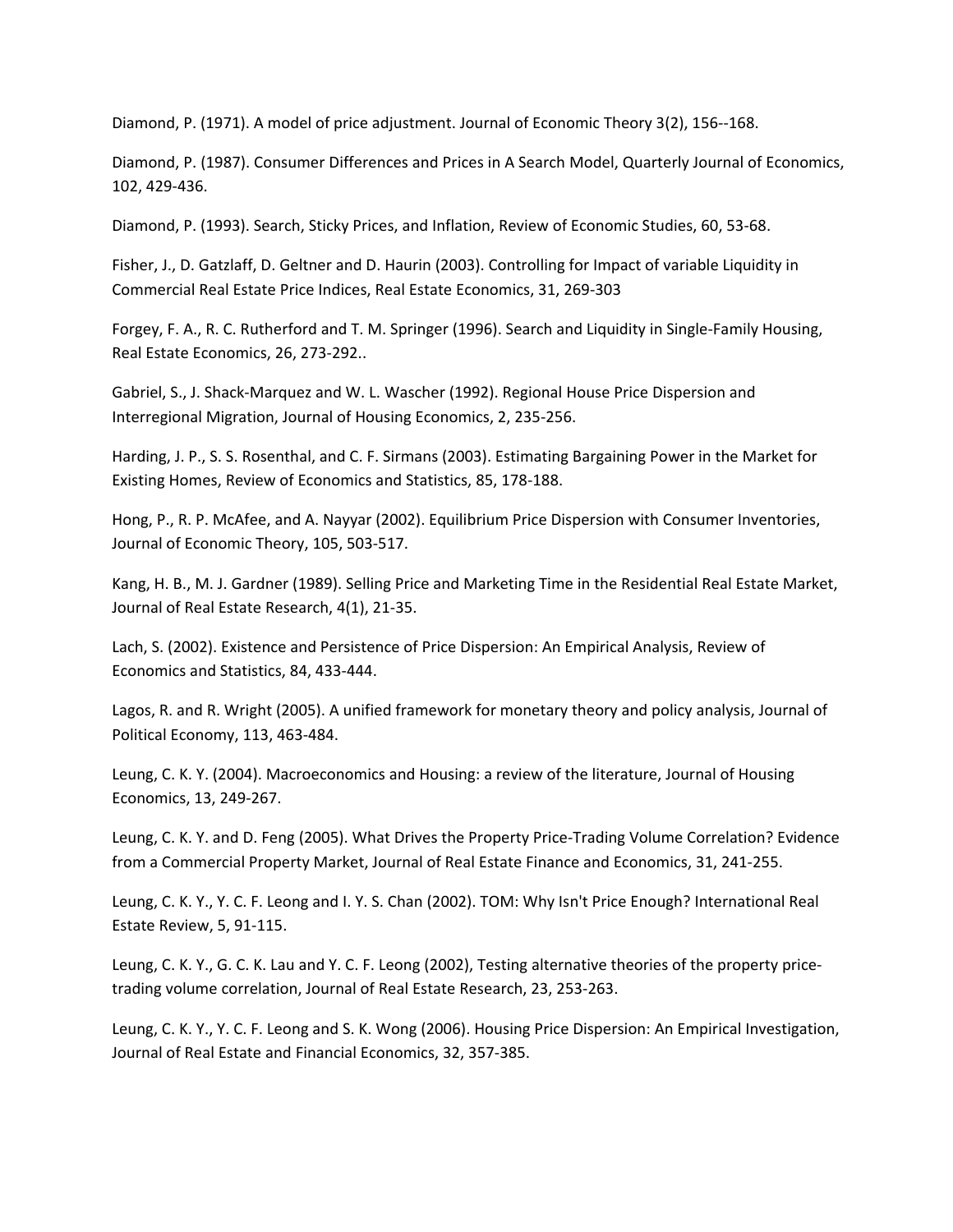Merlo, A. and F. Ortalo‐Magné (2004). Bargaining over Residential Real Estate: Evidence from England, Journal of Urban Economics, 56, 192‐216.

Moen, E. R. (1997). Competitive Search Equilibrium, Journal of Political Economy, 105, 365‐411

Montgomery, J. D. (1991). Equilibrium Wage Dispersion and Interindustry Wage Differentials, Quarterly Journal of Economics, 106, 163‐179.

Ortalo‐Magne, F. and S. Rady (2006), Housing Market Dynamics: On the Contribution of Income Shocks and Credit Constraints, Review of Economic Studies, 73, 459‐485.

Peters, M. (1991). Ex Ante Price Offers in Matching Games Non‐Steady States, Econometrica, 59, 1425‐ 1454.

Plazzi, A., W. Torous and R. Valkanov (2008). The Cross‐Sectional Dispersion of Commercial Real Estate Returns and Rent Growth: Time Variation and Economic Fluctuations, Real Estate Economics, 36(3), 403‐ 43.

Reinganum, J. F. (1979). A Simple Model of Equilibrium Price Dispersion, Journal of Political Economy, 87, 851‐858.

Rauh, M. T. (2001). Heterogeneous Beliefs, Price Dispersion, and Welfare‐Improving Price Controls, Economic Theory, 18, 577‐603.

Read, C. (1991). A Price Dispersion Equilibrium in a Spatially Differentiated Housing Market with Search Cost, American Real Estate and Urban Economics Association Journal, 19, 532‐547.

Rob, R. (1985). Equilibrium price distributions, Review of Economic Studies, 52, 487‐504.

Salop, S. and J. E. Stiglitz (1982). The Theory of Sales: A Simple Model of Equilibrium Price Dispersion with Identical Agents, American Economic Review, 72, 1121‐1130.

Stein, J. C. (1995). Prices and Trading Volume in the Housing Market: a Model with Downpayment Constraints, Quarterly Journal of Economics, 110, 379‐406.

Tse, C. Y. and C. K. Y. Leung (2011). Job Searchers, House Searchers and Investors, University of Hong Kong, mimeo.

Von Zur Muehlen, P. (1980). Monopolistic Competition and Sequential Search, Journal of Economic Dynamics and Control, 2, 257‐281.

Wheaton, W. C. (1990). Vacancy, Search, and Prices in a Housing Market Matching Model, Journal of Political Economy, 98, 1270‐1292.

Yavas, A. (1994). Middlemen in bilateral search markets, Journal of Labor Economics, 12(3), 406‐429.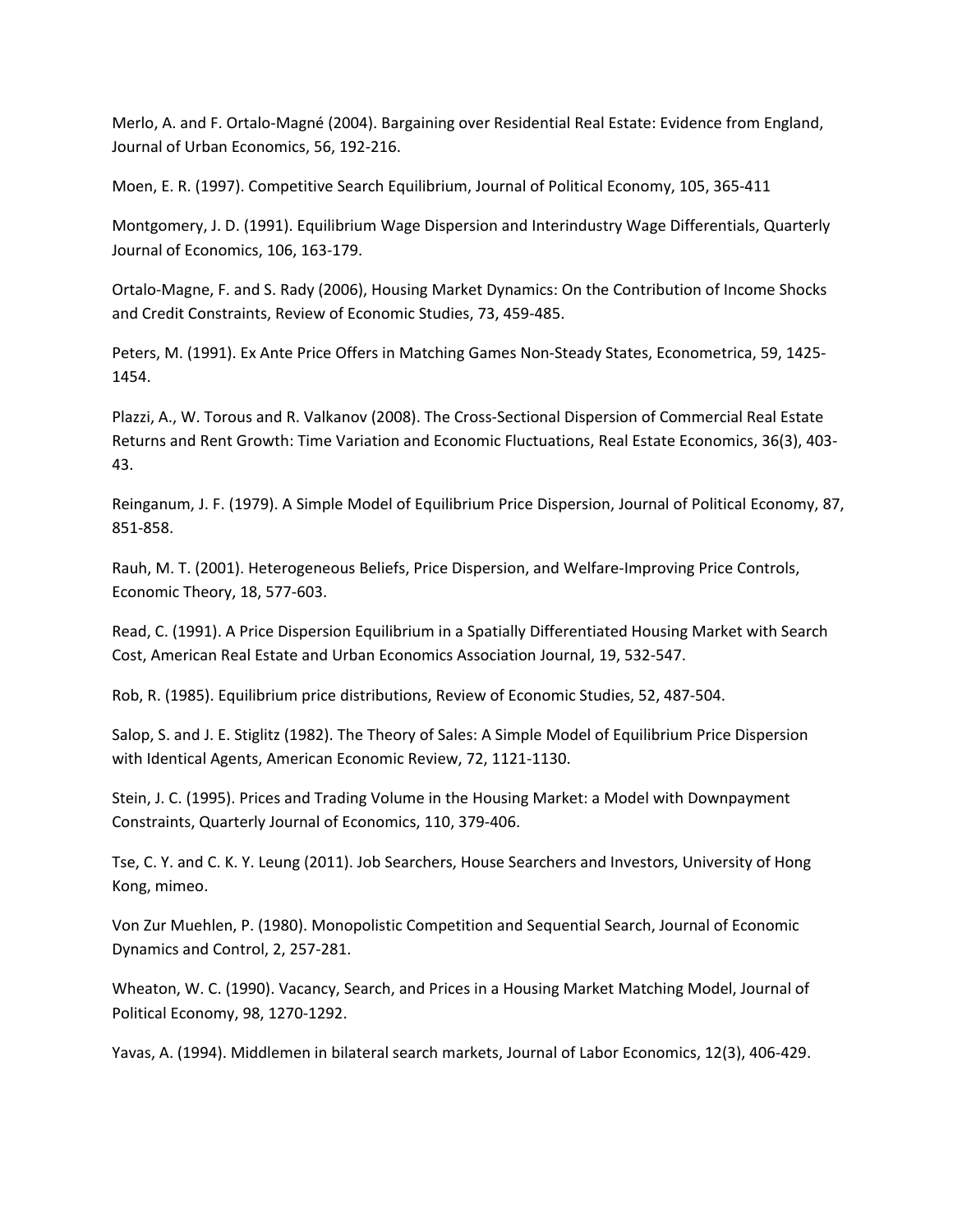Yavas, A. (1995). Can brokerage have an equilibrium selection role? Journal of Urban Economics, 37, 17‐ 37.

Zenou, Y. (2009). Urban Labor Economics, Cambridge: Cambridge University Press.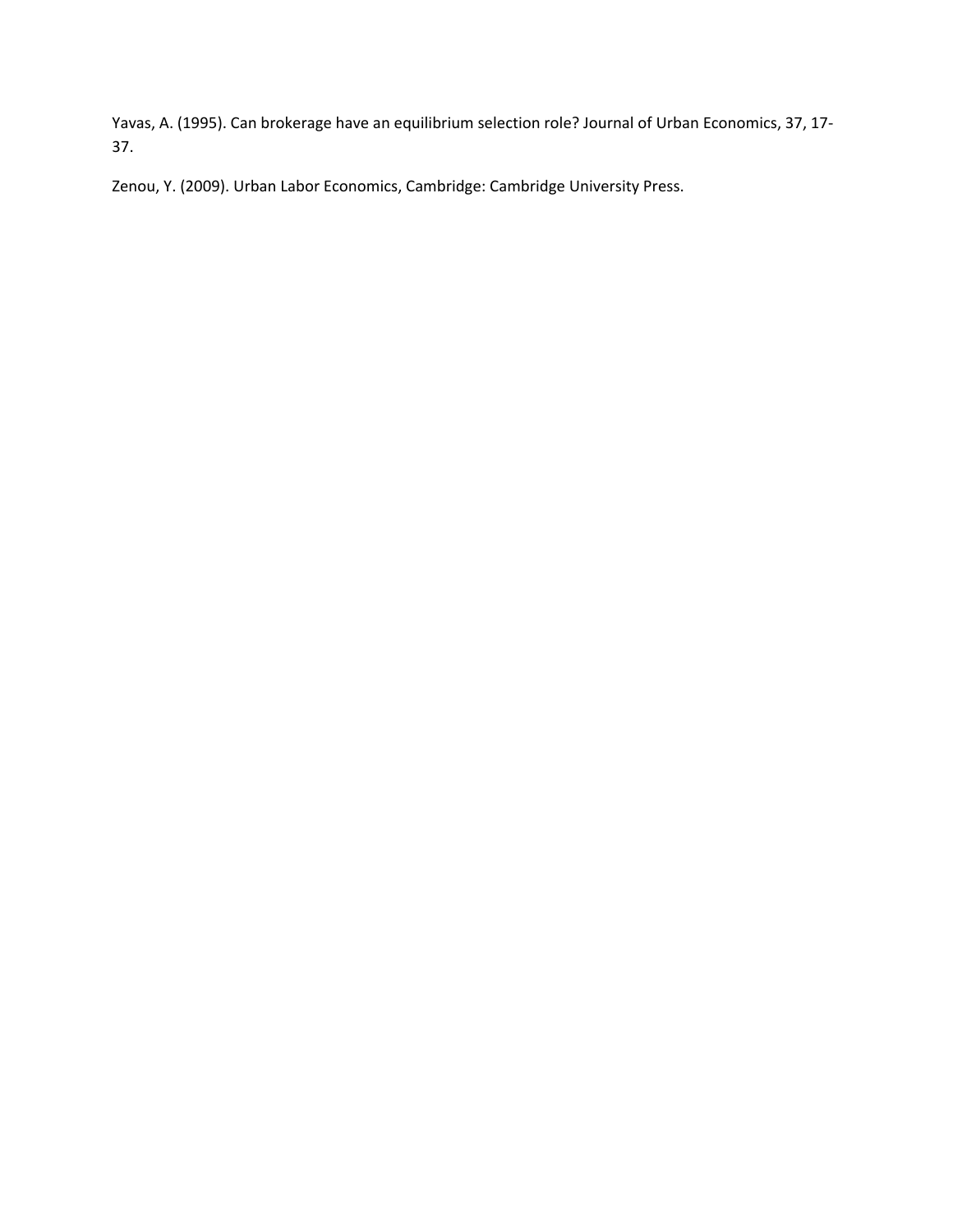## **Appendix**

#### *Proof for the Comparative Statics*

From (8) to (11), we know that the equilibrium is determined by the following equations, *i=H,L*,

$$
V^H = V^L = \overline{V} = \frac{(1-\alpha)\eta^i (r\Omega + c^i + \kappa)}{r[r + \alpha\mu^i + (1-\alpha)\eta^i]} - \frac{\kappa}{r}
$$

$$
P^{i} = \frac{\alpha (r + \mu^{i})(r\Omega + c^{i} + \kappa)}{r[r + \alpha \mu^{i} + (1 - \alpha)\eta^{i}]} - \frac{c^{i}}{r}
$$

$$
\Pi^{i} = \frac{\alpha \mu^{i} (r \Omega + c^{i} + \kappa)}{r [r + \alpha \mu^{i} + (1 - \alpha)\eta^{i}]} - \frac{c^{i}}{r}
$$

Notice that there is no direct dependence of market *i* variables (i.e.  $P^i$ ,  $\Pi^i$ ) on the market *j* variables (i.e.  $P^j$ ,  $\Pi^j$ ), *i,j=H,L*, and  $i \neq j$ . In this sense, the two sub-markets are "segmented." Thus, we can first solve the market tightness, and then the values and prices, and worry less on the cross-market effects. Consequently, the effects from exogenous variables, including  $c^H, c^L, \kappa, \Omega, \alpha$  can be figured out.

Observe that the buyer's value is increasing in  $c^i$  , and decreasing in  $\theta^i$  , *i=H,L*. For instance, when  $c^H$ increases,  $\theta^{\textit{H}}$  would be larger, but  $\textit{P}^{\textit{H}}$  and  $\boldsymbol{\Pi}^{\textit{H}}$  would decline. Since

$$
P^i = \Omega - \overline{V} - \frac{r\overline{V} + \kappa}{\eta^i}
$$

and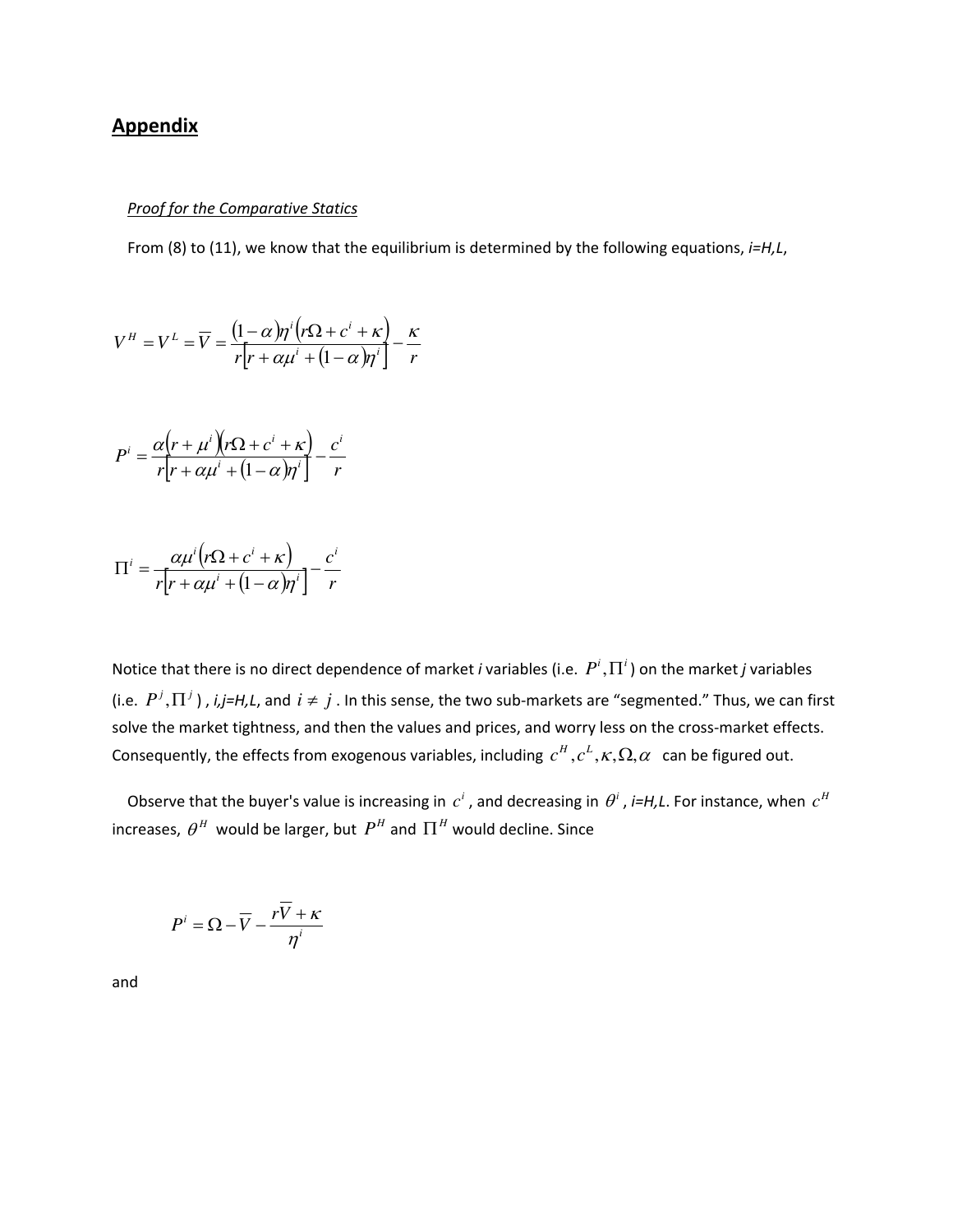$$
\Pi^{i} = \frac{\alpha \mu^{i} (r \Omega + c^{i} + \kappa)}{r[r + \alpha \mu^{i} + (1 - \alpha)\eta^{i}]} - \frac{c^{i}}{r}
$$
\n
$$
= P^{i} - \frac{\alpha r (r \Omega + c^{i} + \kappa)}{r[r + \alpha \mu^{i} + (1 - \alpha)\eta^{i}]}
$$
\n
$$
= \Omega - \overline{V} - \frac{r \overline{V} + \kappa}{\eta^{i}} - \frac{\alpha}{(1 - \alpha)\eta^{i}} \frac{(1 - \alpha)\eta^{i}(r \Omega + c^{i} + \kappa)}{(r + \alpha \mu^{i} + (1 - \alpha)\eta^{i})}
$$
\n
$$
= \Omega - \overline{V} - \frac{r \overline{V} + \kappa}{\eta^{i}} - \frac{\alpha(\kappa + r \overline{V})}{(1 - \alpha)\eta^{i}}
$$
\n
$$
= \Omega - \overline{V} - \frac{r \overline{V} + \kappa}{(1 - \alpha)\eta^{i}},
$$

*i=H,L*. Recall that *both V and Ω <code>are</code> exogenously determined. Thus, a change in*  $c^i$  *, will go only*  $t$ hrough a change in  $\eta^i$  *i=H,L.* The variables in the other sub-market,  $\theta^L, P^L, \Pi^L$  would not change. In this case, lower price would drive higher trading volume. Similarly, when  $c^L$  increases,  $\theta^L$  would increase, but  $P^L,\Pi^L$  would be lower. The variables in the other submarket,  $\theta^H,P^H,\Pi^H$  would not change, and we also have higher trading volume accompanied with lower price. This is in line with responses to supply shocks.

Note that the buyer's value is decreasing in both  $\kappa$  and  $\theta^i$ , *i=H,L*. Thus, if the buyer's waiting cost,  $\kappa$ , is larger,  $\theta^i$  would be smaller. Note that

$$
\overline{V} = \frac{(1-\alpha)\eta^{i}(r\Omega + c^{i} + \kappa)}{r[r + \alpha\mu^{i} + (1-\alpha)\eta^{i}]} - \frac{\kappa}{r}
$$
\n
$$
= \frac{(1-\alpha)\eta^{i}(r\Omega + c^{i})}{r[r + \alpha\mu^{i} + (1-\alpha)\eta^{i}]} - \frac{\kappa}{r}\frac{(r + \alpha\mu^{i})}{[r + \alpha\mu^{i} + (1-\alpha)\eta^{i}]}
$$

Notice that the first term in the expression above is independent of  $\kappa$  directly. As  $(r + \alpha \mu^i)$ ,  $\left[r+\alpha\mu^{i}+\left(1-\alpha\right)\!\eta^{i}\right]$  are all positive,  $\overline{V}$  is decreasing in  $\,\kappa$  .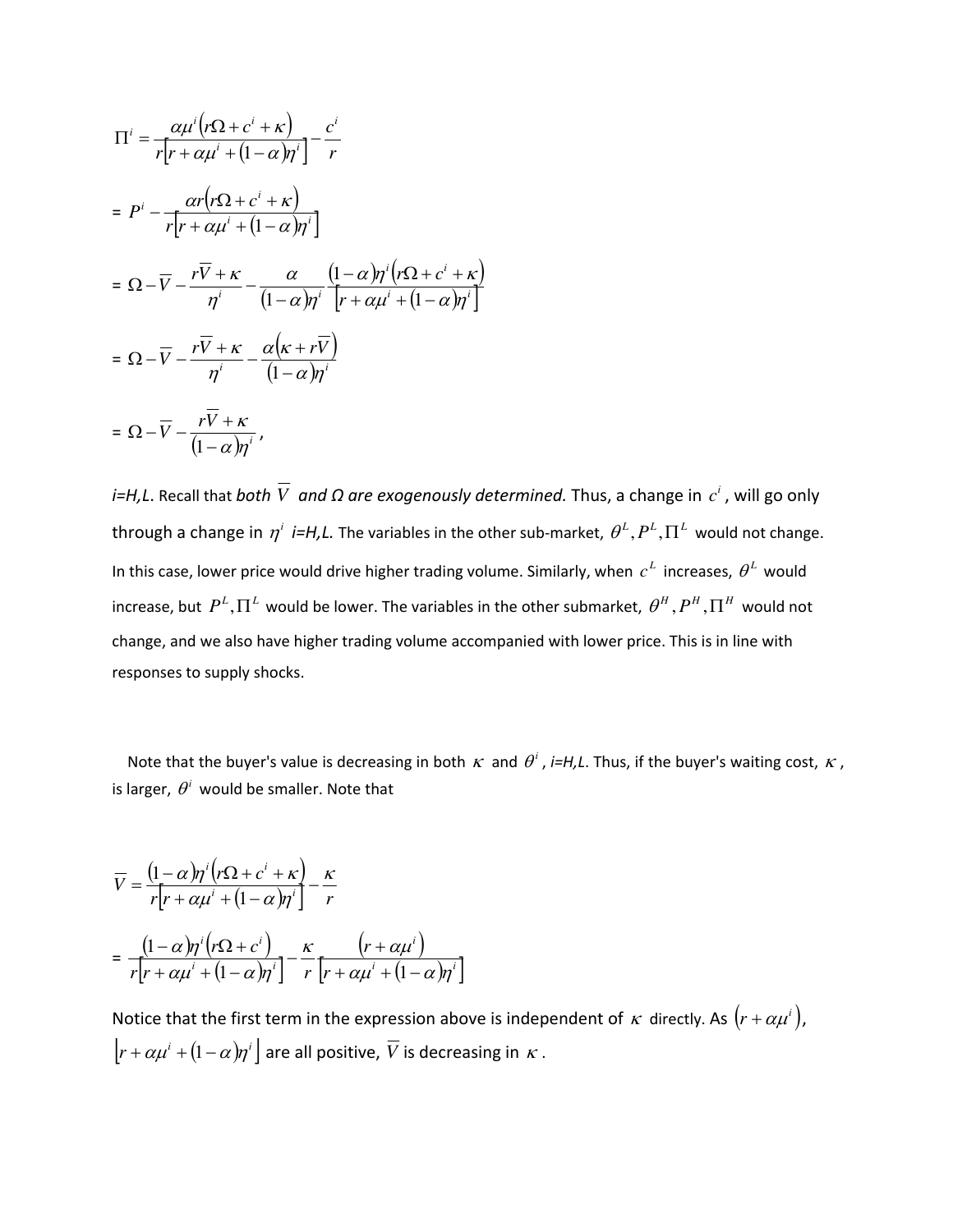Furthermore,

$$
\frac{r\overline{V} + \kappa}{(1 - \alpha)\eta^i} = \frac{r\Omega + c^i + \kappa}{r + \alpha\mu^i + (1 - \alpha)\eta^i}
$$
\n
$$
= \frac{r\Omega + c^i}{r + \alpha\mu^i + (1 - \alpha)\eta^i} + \frac{r}{(r + \alpha\mu^i)\eta^i} \frac{(1 - \alpha)\eta^i (r\Omega + c^i)}{r + \alpha\mu^i + (1 - \alpha)\eta^i} - \frac{r}{r + \alpha\mu^i} \overline{V}
$$
\n
$$
= \frac{r\Omega + c^i - r\overline{V}}{r + \alpha\mu^i}
$$

Thus, we can re‐write

$$
P^{i} = \Omega - \overline{V} - \frac{r\overline{V} + \kappa}{\eta^{i}}
$$

$$
= \Omega - \overline{V} - (1 - \alpha) \frac{r(\Omega - \overline{V}) + c^{i}}{r + \alpha \mu^{i}}
$$

$$
P^{i} = \Omega - \overline{V} - \frac{r\overline{V} + \kappa}{(1 - \alpha)\eta^{i}}
$$

$$
= \Omega - \overline{V} - \frac{r(\Omega - \overline{V}) + c^{i}}{r + \alpha\mu^{i}}
$$

Thus, both  $P^i$  and  $\Pi^i$  are lower due to smaller  $\theta^i$  , *i=H,L*, in the case of higher value of  $\kappa$  .

,

 Now let's consider the effects from a higher *Ω*. Note that the buyer's value is increasing in *Ω* and decreasing in  $\theta^i$  , *i=H,L* . Hence, a higher Ω would attract more immigrants, and raise  $\theta^i$  , *i=H,L*. Since

$$
\frac{r\overline{V} + \kappa}{(1 - \alpha)\eta^i} = \frac{r\Omega + c^i + \kappa}{r + \alpha\mu^i + (1 - \alpha)\eta^i}
$$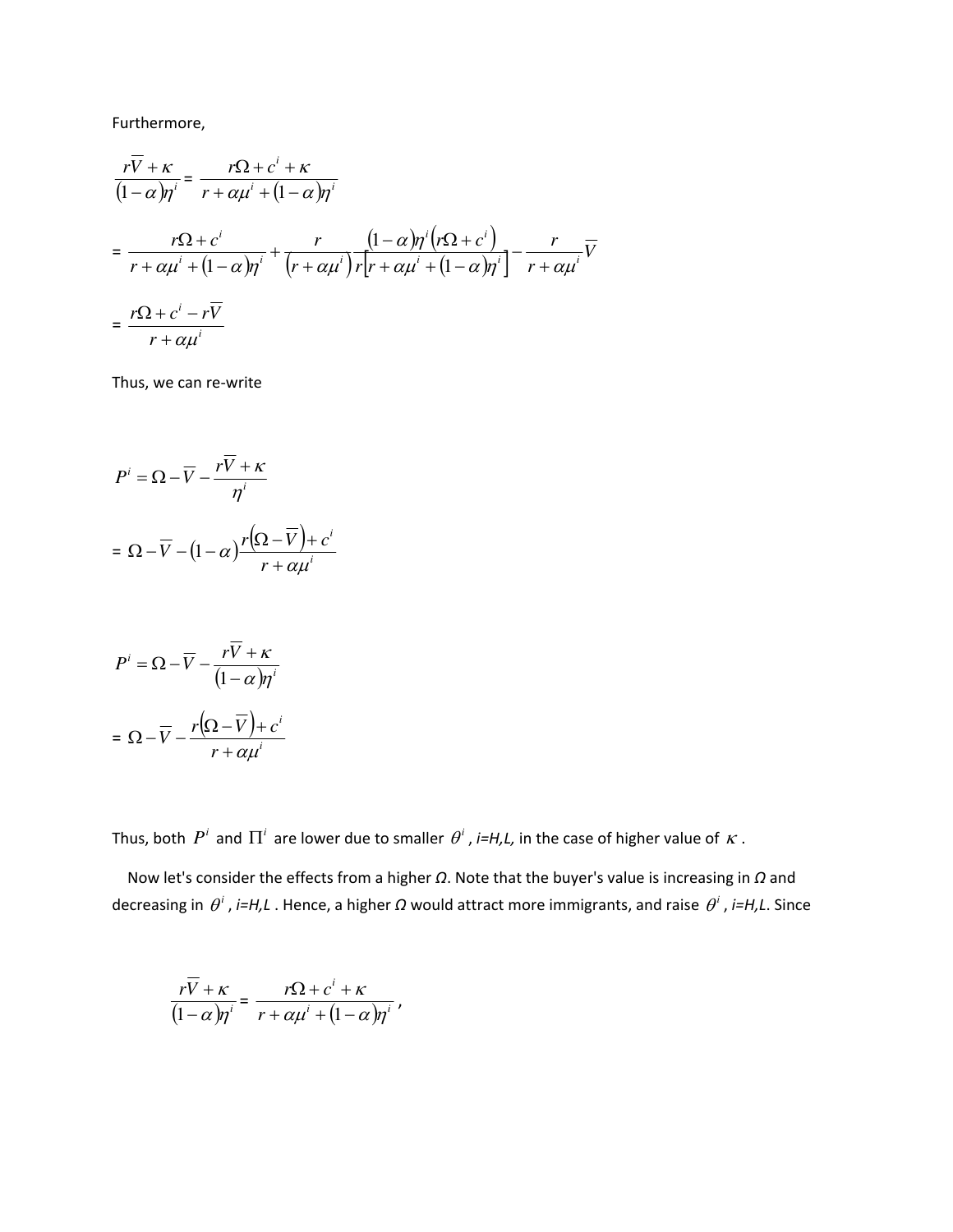we have

$$
P^{i} = \Omega - \overline{V} - \frac{r\overline{V} + \kappa}{\eta^{i}} = \Omega - \overline{V} - (1 - \alpha)\frac{r(\Omega - \overline{V}) + c^{i}}{r + \alpha\mu^{i}}
$$

$$
= (\Omega - \overline{V})\frac{\left(r + \alpha\mu^{i}\right) - (1 - \alpha)}{\left(r + \alpha\mu^{i}\right)} - \frac{(1 - \alpha)(c^{i})}{\left(r + \alpha\mu^{i}\right)}
$$

Since

$$
\overline{V} = \frac{(1-\alpha)\eta^{i}(r\Omega + c^{i})}{r[r+\alpha\mu^{i} + (1-\alpha)\eta^{i}]} - \frac{\kappa}{r} \frac{(r+\alpha\mu^{i})}{[r+\alpha\mu^{i} + (1-\alpha)\eta^{i}]}.
$$

Therefore,

$$
(\Omega-\overline{V})=(\Omega)\frac{\left[r+\alpha\mu^{i}\right]}{\left[r+\alpha\mu^{i}+(1-\alpha)\eta^{i}\right]}+\frac{\kappa(r+\alpha\mu^{i})-(1-\alpha)\eta^{i}c^{i}}{r\left[r+\alpha\mu^{i}+(1-\alpha)\eta^{i}\right]},
$$

Thus,  $\left(\Omega - \overline{V}\right)$  is increasing in  $\Omega$ , and hence is  $P^i$ , *i=H*, *L*.

An alternative way is to see the positive correlation between  $\Omega$ , and  $P^i$ , *i=H,L* is to notice that

$$
P^{i} = \frac{\alpha (r + \mu^{i})(r\overline{V} + \kappa)}{(1 - \alpha)\eta^{i}} - \frac{c^{i}}{r}.
$$

Since  $\mu^i=\theta^i\eta^i$  , an increase in  $\theta^i$  (due to an increase in  $\Omega$  ) would lead to an increase in  $\left.P^i\right.$  , i=H,L. Similarly,

$$
\Pi^{i} = \frac{\alpha(\mu^{i})(r\overline{V} + \kappa)}{(1 - \alpha)\eta^{i}} - \frac{c^{i}}{r}.
$$

Therefore, an increase in  $\theta^i$  (due to an increase in  $\Omega$  ) would lead to an increase in  $\, \Pi^i$  , *i=H,L.* 

Now we want to investigate the implication of a change in the bargaining power  $\alpha$ . Observe that buyer's value is decreasing in both  $\,\alpha\,$  and  $\,\theta^i$  . So the market tightness would be smaller when the seller's bargaining power is larger. Note also that

$$
P^i = \Omega - \overline{V} - \frac{r\overline{V} + \kappa}{\eta^i}
$$